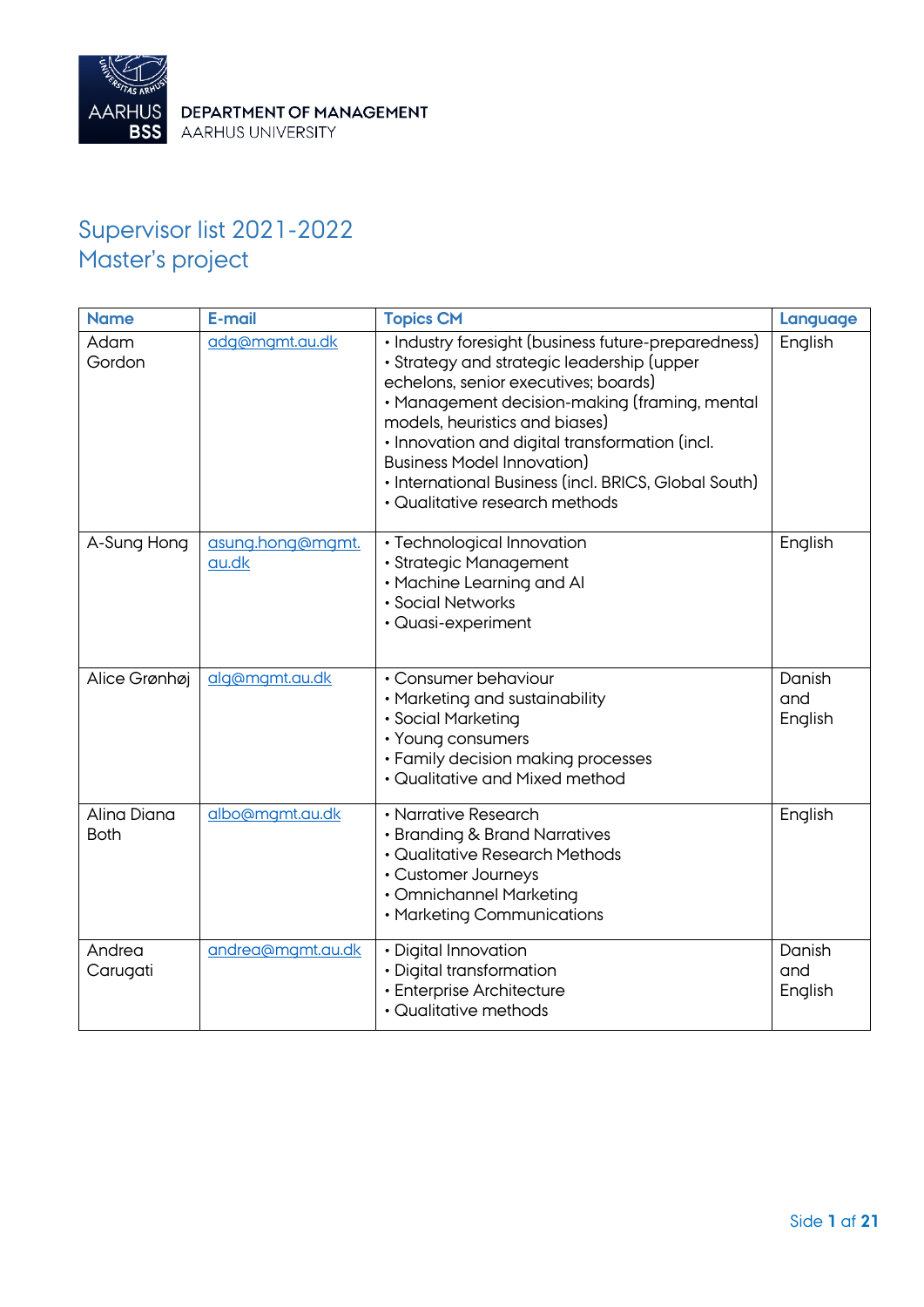

| <b>Name</b>                                 | E-mail                    | <b>Topics CM</b>                                                                                                                                                                                                                                                                      | Language                 |
|---------------------------------------------|---------------------------|---------------------------------------------------------------------------------------------------------------------------------------------------------------------------------------------------------------------------------------------------------------------------------------|--------------------------|
| Anna B. Holm                                | annah@mgmt.au.dk          | • Human Resource Management<br>• Business models and business model innovation<br>· Recruitment, selec??on and retention of<br>employees<br>• Employer branding<br>• Platform and gig work<br>• News media and media management                                                       | Danish<br>and<br>English |
| Anne-<br>Christine<br>Rosfeldt<br>Lorentzen | acrosfeldt@mgmt.<br>au.dk | • Ledelse<br>• Organisationskultur<br>• Motivation<br>• Digital transformation<br>• Forandringsledelse<br>• Ledelseskommunikation<br>· Strategi<br>• Marketing<br>• Markedskommunikation                                                                                              | Danish<br>and<br>English |
| Anne Ellerup<br>Nielsen                     | aen@mgmt.au.dk            | • A qualitative approach (content/discourse<br>analysis) to:<br>• Corporate communication<br>• Corporate branding<br>· Stakeholder relation<br>management/communication<br>• CSR and sustainability<br>management/communication<br>• Corporate volunteering<br>• Community engagement | Danish<br>and<br>English |
| Anne Peschel                                | peschel@mgmt.au.dk        | • Quantitative marketing research including<br>experimental approaches<br>• Consumer behaviour / customer insights<br>• Customer segmentation<br>• Pricing<br>• Diversity & Inclusion                                                                                                 | Danish<br>and<br>English |
| Ann-Kristina<br>Løkke Møller                | aklm@mgmt.au.dk           | • Organisational behaviour<br>• Human Resource Management<br>• Well-being and attendance behaviour<br>(absenteeism and presenteeism)<br>• Leadership<br>• Public sector organisations<br>• Quantitative and qualitative research methods                                              | Danish<br>and<br>English |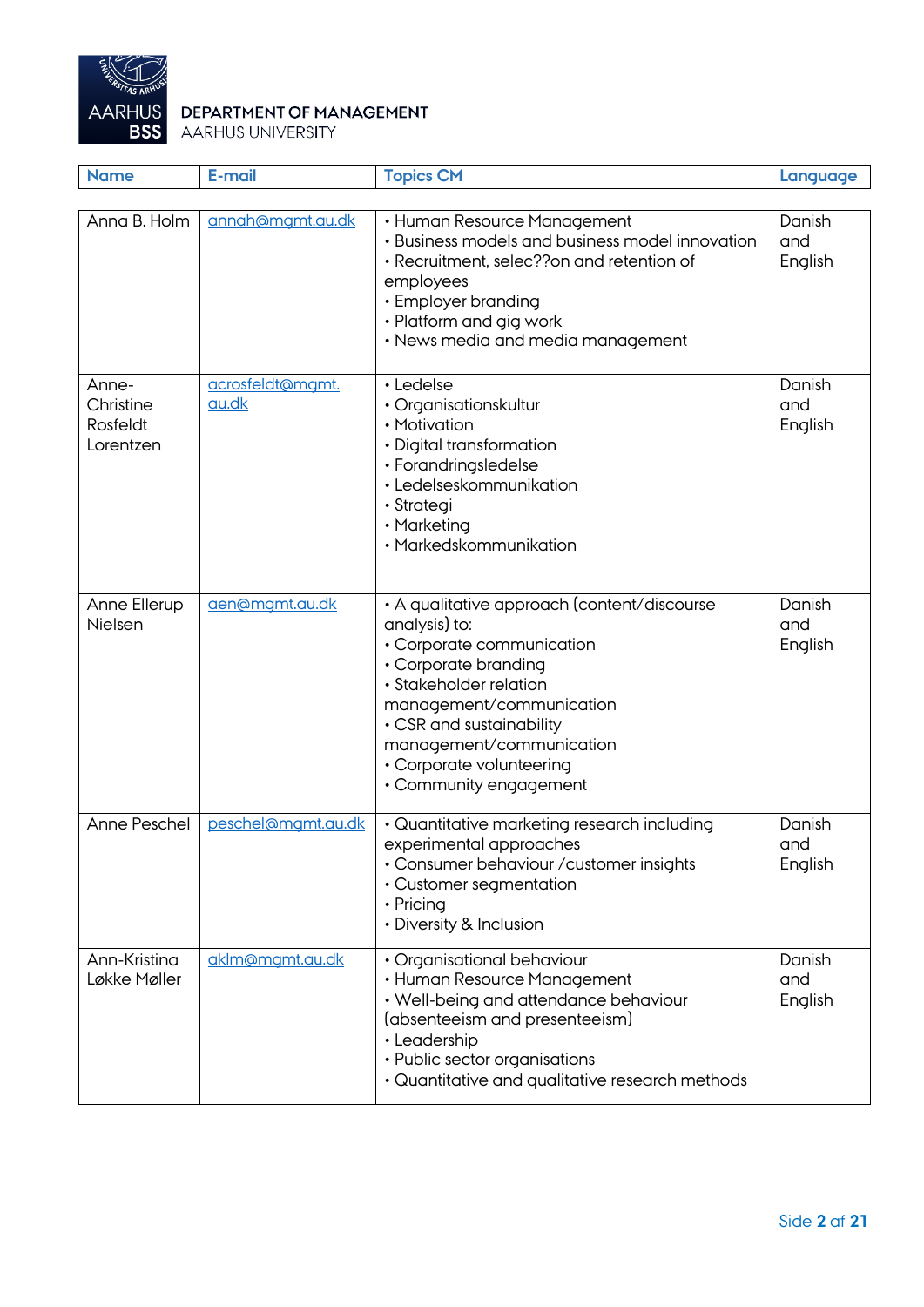

| <b>Name</b>                               | E-mail                        | <b>Topics CM</b>                                                                                                                                                                                                                                                                                                                                                                             | Language                 |
|-------------------------------------------|-------------------------------|----------------------------------------------------------------------------------------------------------------------------------------------------------------------------------------------------------------------------------------------------------------------------------------------------------------------------------------------------------------------------------------------|--------------------------|
| <b>Bart</b><br>Verwaeren                  | bart.verwaeren@<br>mgmt.au.dk | • Organizational behavior<br>• Quantitative methods<br>• Human Resources Management<br>• Individual/team Creativity<br>• Innovative work behavior                                                                                                                                                                                                                                            | English                  |
| <b>Birger</b><br><b>Boutrup</b><br>Jensen | bbo@mgmt.au.dk                | • Pricing strategy and value-based pricing (B2B)<br>• Consumer-related pricing issues<br>• Online pricing<br>• Price promotions<br>• Private labels<br>• Consumer-to-consumer selling/buying (e.g.,<br>DBA, Facebook Marketplace etc.)                                                                                                                                                       | Danish<br>and<br>English |
| <b>Bjarne Rerup</b><br>Schlichter         | brs@mgmt.au.dk                | • ERP Systems<br>• Management of complex IS/IT projects, agility,<br>value of IT<br>• IT in the health sector<br>• Management of IT (organisations)<br>• IT procurement and sourcing (Outsourcing)<br>• Qualitative methods<br>• Conflicts (IT) IT law suits, Trust                                                                                                                          | Danish<br>and<br>English |
| Brandi S.<br>Morris                       | bsm@mgmt.au.dk                | • Engagement<br>• Marketing communication psychology &<br>strategy<br>· Behavioral economics/decision-making<br>• Design Thinking & Consumer Behavior<br>• The biased assimilation of information<br>/motivated reasoning<br>• Neuroscience of Emotion<br>• Story<br>• Experimental design<br>• Donation psychology<br>• Climate change & sustainability<br>• Public engagement with science | Danish<br>and<br>English |
| Camilla<br>Kølsen<br>Petersen             | ckp@mgmt.au.dk                | · Digital innovation & transformation (individual,<br>company and societal levels)<br>• business model innovation<br>• evaluation/benefit management<br>• emerging technology and change<br>management<br>· design processes<br>• topics in the cross section of 'People, technology,<br>and business'                                                                                       | Danish<br>and<br>English |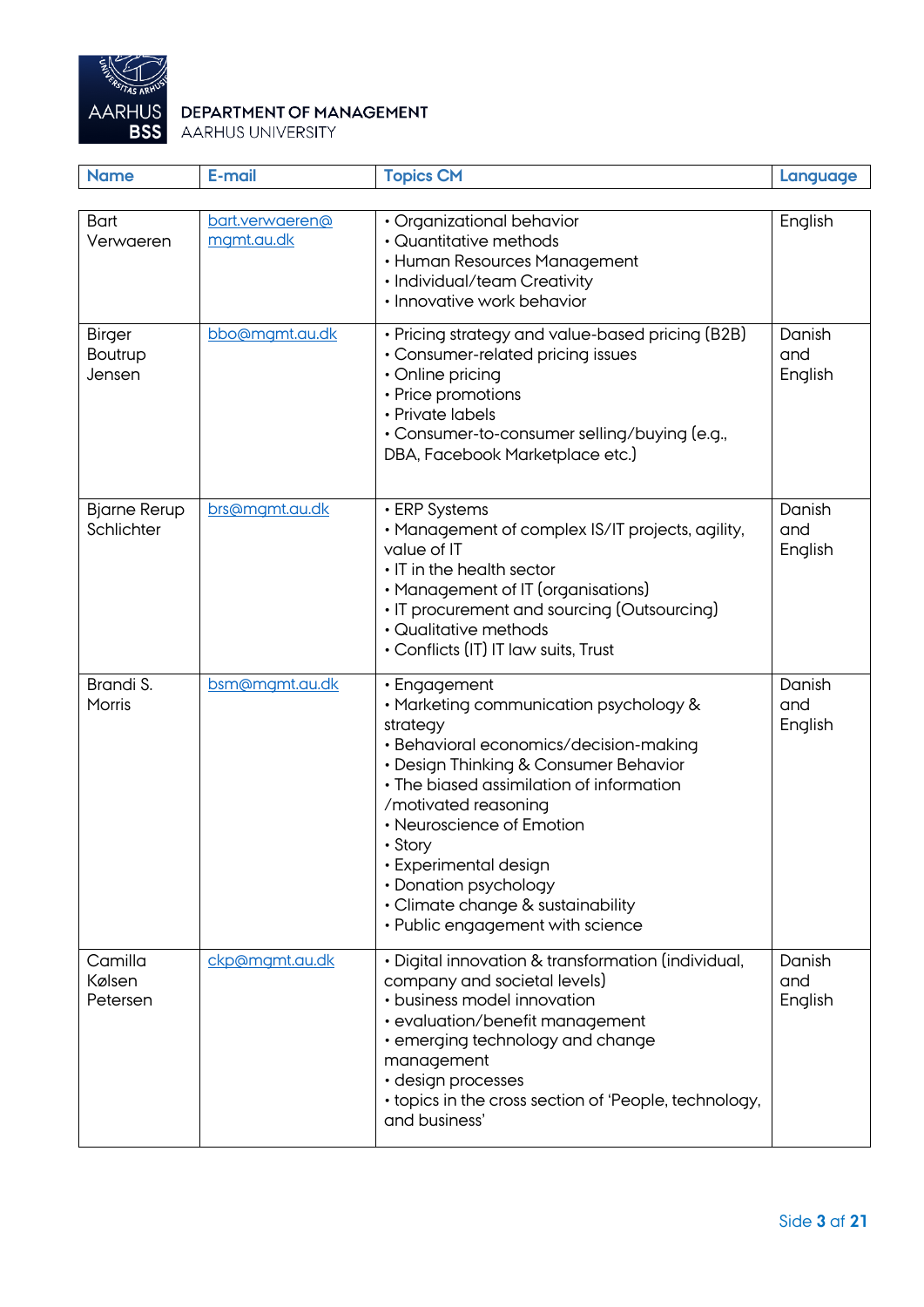

| <b>Name</b>                    | E-mail            | <b>Topics CM</b>                                                                                                                                                                                                                                                                    | Language                 |
|--------------------------------|-------------------|-------------------------------------------------------------------------------------------------------------------------------------------------------------------------------------------------------------------------------------------------------------------------------------|--------------------------|
| Carsten<br>Bergenholtz         | cabe@mgmt.au.dk   | · Organizational behavior<br>· Social networks<br>• Incentives and rewards<br>• Experiments                                                                                                                                                                                         | Danish<br>and<br>English |
| Charlotte J.<br><b>Brandt</b>  | chjb@mgmt.au.dk   | • Digital transformation<br>• Organisational adoption and implementation of<br>information systems<br>· Strategic use of information systems<br>• Enterprise architecture<br>• Project management and portfolio<br>management<br>• IT in the public sector<br>• Qualitative methods | Danish<br>and<br>English |
| Chris<br>Ellegaard             | chrel@mgmt.au.dk  | · Buyer-supplier relationship management<br>• Global sourcing<br>• Outsourcing<br>· Strategic purchasing                                                                                                                                                                            | Danish<br>and<br>English |
| Christian<br>Truelsen<br>Elbæk | chel@mgmt.au.dk   | • Behavioural Economics<br>• Judgement and Decision-Making<br>• Consumer Psychology<br>• Moral Psychology and Business Ethics<br>• Nudging<br>• Leadership Psychology                                                                                                               | Danish<br>and<br>English |
| <b>Claus Thrane</b>            | thrane@mgmt.au.dk | • Entrepreneurship social and for profit<br>• Business models<br>• Entrepreneurship learning and education<br>· Startups and new venture creation<br>· Strategic management<br>• Innovation<br>• Corporate entrepreneurship<br>• Public innovation                                  | Danish<br>and<br>English |
| Darius-Aurel<br>Frank          | df@mgmt.au.dk     | • Innovation Adoption<br>• New Product Development<br>• Consumer Behaviour Research<br>• Decision-making & Biases<br>• Artificial Intelligence                                                                                                                                      | Danish<br>and<br>English |
| Dorthe<br>Døjbak<br>Håkonsson  | dod@btech.au.dk   | • Organization and Management Theory<br>· Organizational Design<br>• Organizational Behavior<br>• Emotions and Cognitions                                                                                                                                                           | Danish<br>and<br>English |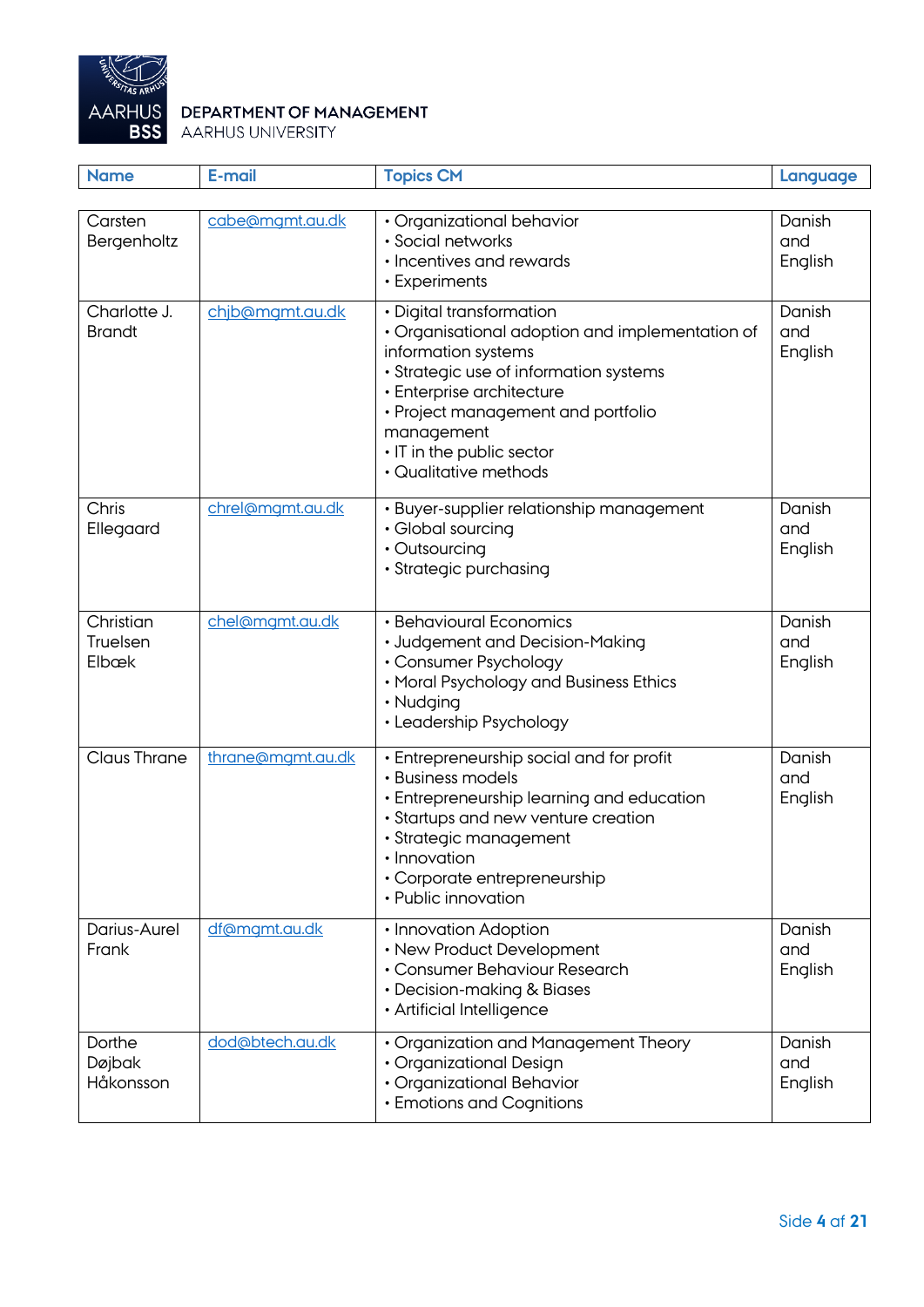

| <b>Name</b>                    | E-mail                     | <b>Topics CM</b>                                                                                                                                                                              | Language                 |
|--------------------------------|----------------------------|-----------------------------------------------------------------------------------------------------------------------------------------------------------------------------------------------|--------------------------|
|                                |                            |                                                                                                                                                                                               |                          |
| Eliane<br>Choquette            | elianec@mgmt.au.dk         | • International business<br>• International marketing<br>• Multinational enterprises<br>• Trade Policy<br>• Business Psychology                                                               | Danish<br>and<br>English |
| Elmer<br>Steensen              | elm@mgmt.au.dk             | · Strategic analysis<br>• Strategy development<br>· Strategic management<br>• Marketing strategy                                                                                              | Danish<br>and<br>English |
| Erik<br>Kloppenborg<br>Madsen  | erk@mgmt.au.dk             | • Consumer behaviour<br>• Environmental issues<br>• Market communication<br>• Social responsibility                                                                                           | Danish<br>and<br>English |
| Erik Reimer<br>Larsen          | erik.larsen@mgmt.au.<br>dk | · Strategic management<br>• Organizational theory<br>· Strategic operations<br>• Electricity markets<br>• Business Dynamics / Systems thinking                                                | Danish<br>and<br>English |
| Franziska<br>Günzel-<br>Jensen | frang@mgmt.au.dk           | • Entrepreneurship: social and for profit<br>• Startups and New Venture Creation<br>· Sustainability<br>• Business Model Innovation<br>• Business Ethics                                      | English                  |
| George Tsalis                  | tsalis@mgmt.au.dk          | • Consumer behaviour<br>• Consumer price involvement<br>· Sustainability<br>• Food loss and waste<br>• Business ethics                                                                        | Danish<br>and<br>English |
| Georgios<br><b>Tsirozidis</b>  | gets@mgmt.au.dk            | $\cdot$ Trust<br>• Data sharing<br>· Innovation management<br>• Organisational structures<br>• Marketing<br>• Technology acceptance and adoption                                              | English                  |
| Hanne Kragh                    | hak@mgmt.au.dk             | · Buyer-supplier relationship management<br>• Supplier involvement in innovation<br>• Knowledge sharing in innovation<br>• Business-to-business marketing management<br>• Qualitative methods | Danish<br>and<br>English |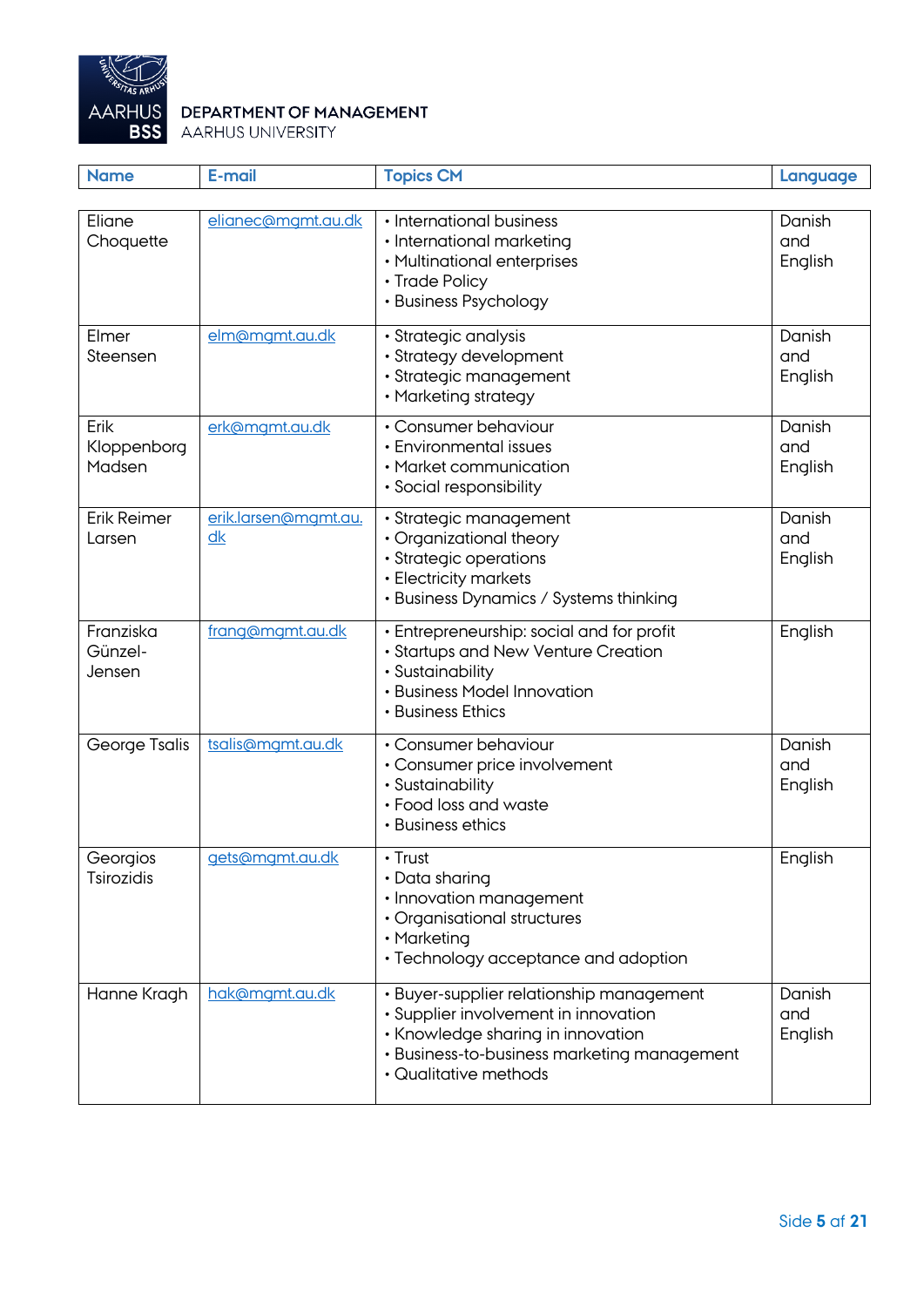

| <b>Name</b>                        | E-mail                         | <b>Topics CM</b>                                                                                                                                                                                                                                                                                      | Language                 |
|------------------------------------|--------------------------------|-------------------------------------------------------------------------------------------------------------------------------------------------------------------------------------------------------------------------------------------------------------------------------------------------------|--------------------------|
| Hanne                              | hannenorreklit@mgm             |                                                                                                                                                                                                                                                                                                       |                          |
| Nørreklit                          | t.au.dk                        | • Management control<br>• Performance management<br>· Strategic management accounting<br>• Management accounting and the social context<br>• Transfer pricing<br>• Management rhetoric<br>• Management by digitalisation                                                                              | Danish<br>and<br>English |
| Heidi<br>Houlberg<br>Salomonsen    | hhs@mgmt.au.dk                 | • Public Sector Organization<br>• Public Management<br>• Reputation Management<br>• Organizational Culture and Identity<br>• Organizational Change<br>• Political and Government Communication<br>• Public Relations<br>• Management Communication<br>• Mediatization<br>• Leadership<br>• Motivation | Danish<br>and<br>English |
| <b>Helle Alsted</b><br>Søndergaard | hals@mgmt.au.dk                | • Innovation management<br>• Open innovation<br>• New product development<br>• Design thinking<br>• User innovation<br>• Digital innovation                                                                                                                                                           | Danish<br>and<br>English |
| Helle<br>Neergaard                 | Helle.Neergaard@mg<br>mt.au.dk | • Gender and diversity in organizations,<br>leadership, and entrepreneurship<br>· Social entrepreneurship<br>• Rural entrepreneurship                                                                                                                                                                 | Danish<br>and<br>English |
| Henrik B.<br>Sørensen              | here@mgmt.au.dk                | • Organization theory (design and behaviour)<br>· Strategy and disruption<br>$\cdot$ HRM<br>• Culture                                                                                                                                                                                                 | Danish<br>and<br>English |
| Henrike<br>Konzag                  | konzag@mgmt.au.dk              | • Information Systems<br>• Health IT<br>• Organization Design<br>• Enterprise Architecture<br>• Digital Transformation                                                                                                                                                                                | Danish<br>and<br>English |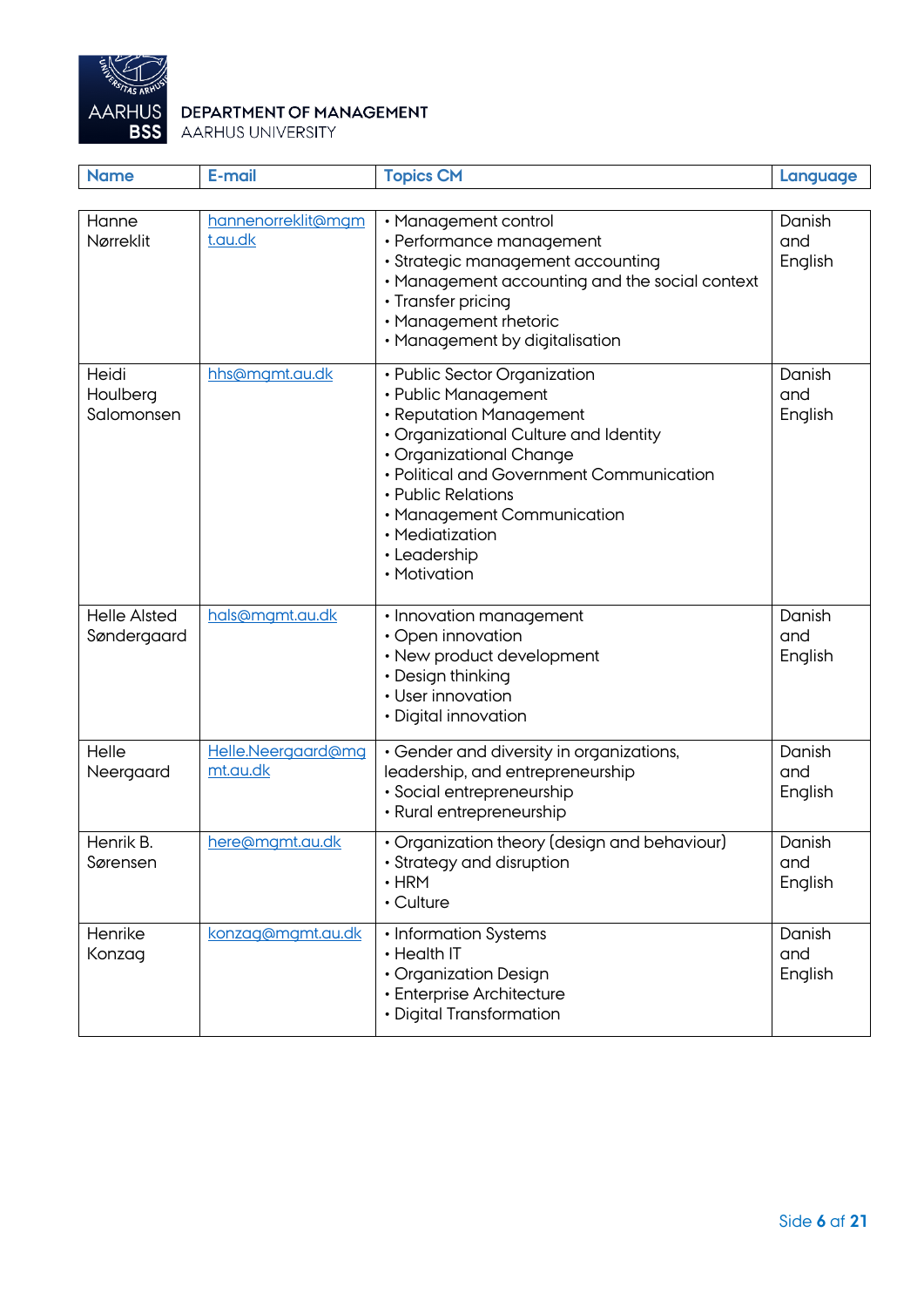

| <b>Name</b>                    | E-mail                   | <b>Topics CM</b>                                                                                                                                                                                                                                                                                 | Language                 |
|--------------------------------|--------------------------|--------------------------------------------------------------------------------------------------------------------------------------------------------------------------------------------------------------------------------------------------------------------------------------------------|--------------------------|
| <b>Hermes</b><br>Arthur Hjorth | arthur@mgmt.au.dk        | • Agent-Based Modelling in organizational or<br>social sciences research<br>• Natural Language Processing in business,<br>organizations and society<br>• Digital Education and Learning Design<br>• Learning Assessment<br>· Social Networks Analysis                                            | Danish<br>and<br>English |
| Irene Pollach                  | ip@mgmt.au.dk            | • Corporate communication<br>• Corporate reputation<br>• CSR and sustainability<br>• Media relations<br>• Reporting<br>• Investor relations                                                                                                                                                      | Danish<br>and<br>English |
| Jacob Lund<br>Orquin           | jalo@mgmt.au.dk          | • Nudging<br>• Consumer behaviour<br>• Economic psychology<br>• Neuromarketing<br>• Neuroeconomics                                                                                                                                                                                               | Danish<br>and<br>English |
| Jacob<br>Sherson               | sherson@mgmt.au.dk       | • Understanding creativity and 21st century skills<br>• Case studies in corporate AI and hybrid<br>intelligence<br>• Skills and training in high-technology sectors<br>• Corporate communication gaps in the age of AI<br>• Blockchain solutions<br>• Gamification, simulations and data science | Danish<br>and<br>English |
| Jacob Kjær<br>Eskildsen        | eskildsen@mgmt.<br>au.dk | • Performance measurement & management<br>• Human Resource Management<br>· Job satisfaction<br>• Marketing Research<br><b>Customer satisfaction</b><br>· Quantitative methods                                                                                                                    | Danish<br>and<br>English |
| Jakob<br>Arnoldi               | jaar@mgmt.au.dk          | • Firm strategy in emerging markets<br>• International business<br>• Firm strategy<br>· Corporate governance<br>• Chinese business                                                                                                                                                               | Danish<br>and<br>English |
| Jakob<br>Lauring               | jala@mgmt.au.dk          | · International management<br>• Expatriates and international HRM<br>· Teams virtual and face-to-face<br>• Organisational behavior<br>• Organisational psychology<br>• Diversity management                                                                                                      | Danish<br>and<br>English |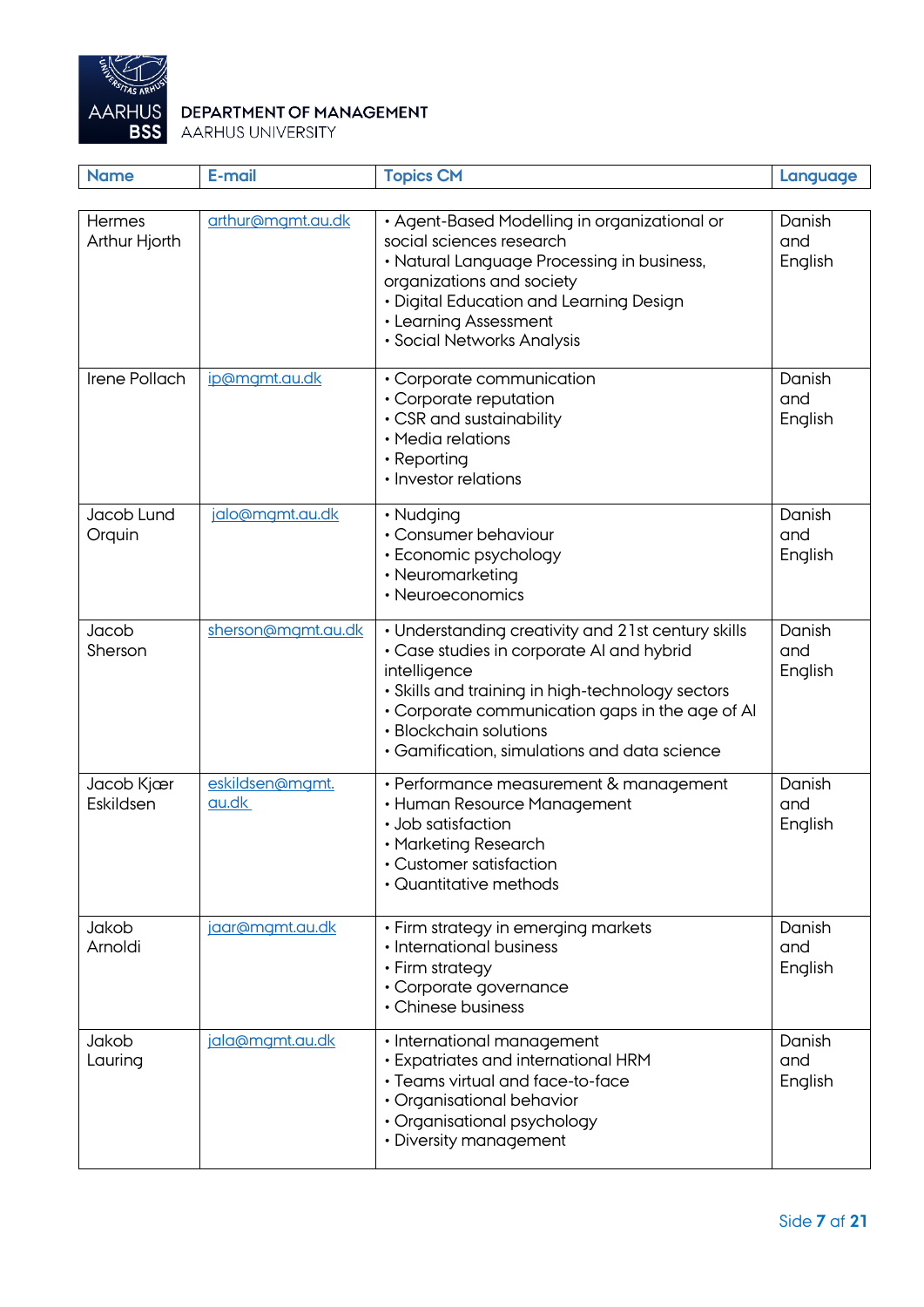

| <b>Name</b>                               | <b>E-mail</b>      | <b>Topics CM</b>                                                                                                                                                                                                                                                                                                  | Language                                              |
|-------------------------------------------|--------------------|-------------------------------------------------------------------------------------------------------------------------------------------------------------------------------------------------------------------------------------------------------------------------------------------------------------------|-------------------------------------------------------|
|                                           |                    |                                                                                                                                                                                                                                                                                                                   |                                                       |
| Janis Heinrich<br><b>Zickfeld</b>         | jz@mgmt.au.dk      | • Cognition & Emotion<br>• Moral Psychology<br>• Cross-Cultural Psychology<br>• Behavioral Economics<br>• Consumer Psychology<br>• Judgement & Decision Making<br>• Open Science & Reproducibility<br>• Business Ethics                                                                                           | Projects in<br>Eng/DA<br>(supervi-<br>sion in<br>Eng) |
| Jerry M Guo                               | imquo@mqmt.au.dk   | • Organizational learning<br>· Organizational adaptation and change<br>• Groups and teams<br>• Processes, procedures, and organizational<br>routines<br>• Hiring and personnel mobility<br>• Knowledge and knowledge management                                                                                   | English                                               |
| Jesper<br>Rosenberg<br>Hansen             | jhansen@mgmt.au.dk | • Strategy (this could for instance be: Industry<br>analysis; Resource-based view of strategy;<br>Strategy-as-practice)<br>• Organizational behaviour<br>• Leadership<br>• Public sector management<br>· Strategy in public organizations<br>• Organizational behaviour and leadership in<br>public organizations | Danish<br>and<br>English                              |
| Jessica<br>Aschemann-<br>Witzel           | jeaw@mgmt.au.dk    | • Consumer product perception and behaviour<br>• Marketing communication to consumers<br>· Sustainability in the food sector<br>• Plant-based food trend, food waste avoidance<br>action                                                                                                                          | Danish<br>and<br>English                              |
| <b>Johan Martin</b><br>Hjorth<br>Jacobsen | imhj@mgmt.au.dk    | • Crisis management and crisis communication<br>· Social marketing management<br>• Employer branding<br>• Change management and communication<br>• Corporate branding<br>· Strategic leadership and communication                                                                                                 | Danish<br>and<br>English                              |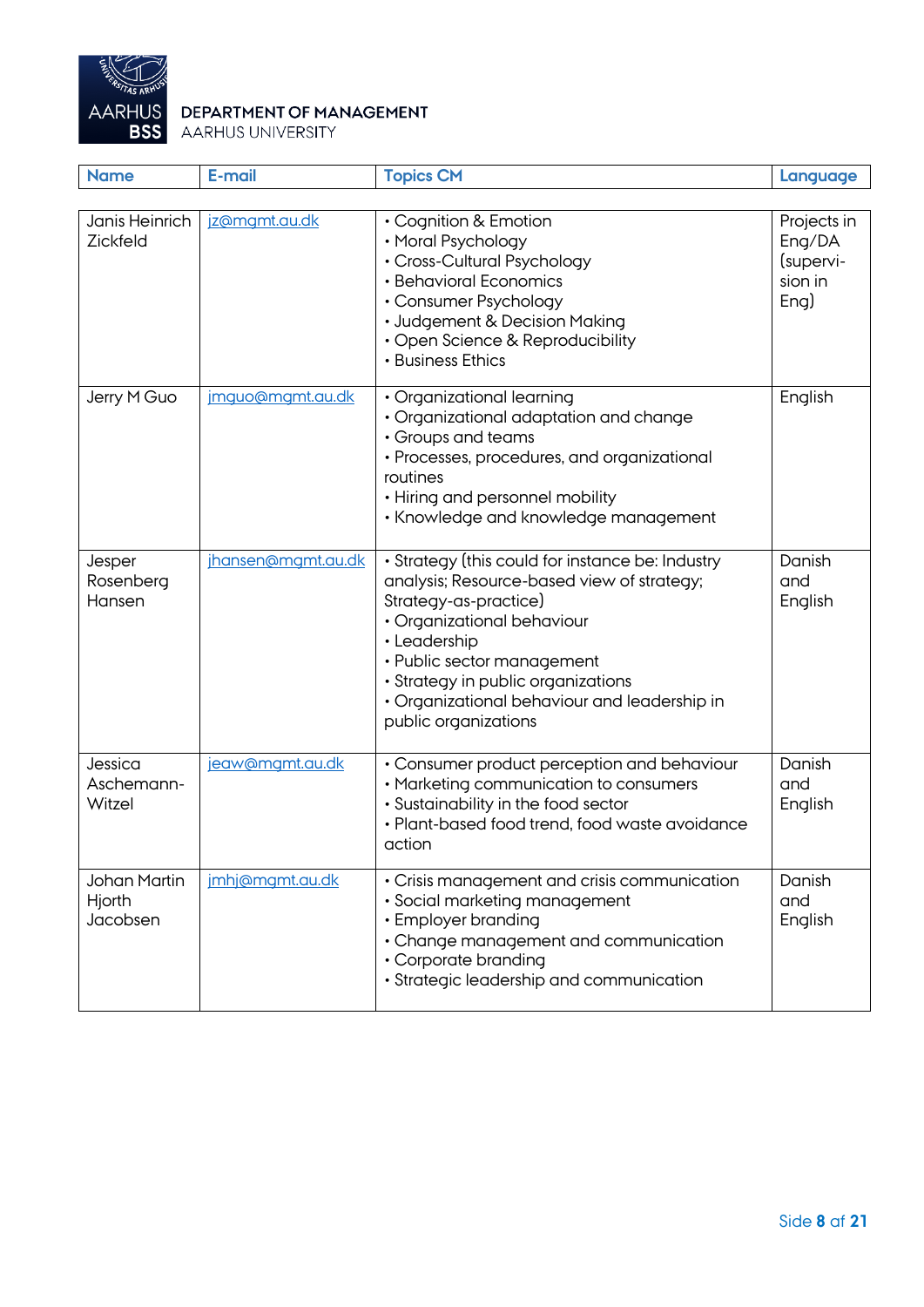

| <b>Name</b>          | E-mail                           | <b>Topics CM</b>                                                                                                                                                                                                                                                                                               | Language                 |
|----------------------|----------------------------------|----------------------------------------------------------------------------------------------------------------------------------------------------------------------------------------------------------------------------------------------------------------------------------------------------------------|--------------------------|
| John Parm<br>Ulhøi   | jpu@mgmt.au.dk                   | • Business Development and Business Model<br>Change<br>• Change Management<br>· Organizational Behaviour<br>• Organizational Design<br>• Organizational Development<br>· Organizational Digitalization<br>• Innovation and Entrepreneurship<br>• Environmental Management<br>• Corporate Social Responsibility | Danish<br>and<br>English |
| John<br>Thøgersen    | jbt@mgmt.au.dk                   | • Sustainability marketing<br>• Sustainable consumption<br>• Behavioural economics<br>• Product labelling<br>• Environmental issues in marketing and<br>consumer behavior<br>• Consumer behaviour                                                                                                              | Danish<br>and<br>English |
| Jorge Rincon         | jorge@mgmt.au.dk                 | • Consumer behaviour<br>· Sustainability<br>• Psychology of design<br>• Design for behaviour change<br>• Consumer Decisions & Decision-Making Biases'                                                                                                                                                          | English                  |
| Juliane<br>Moellmann | juliane.moellmann@<br>mgmt.au.dk | · Organizational design<br>• Corporate venturing<br>• Corporate-startup-collaboration<br>· Innovation management<br>• Open innovation<br>• Knowledge transfer<br>• Knowledge management                                                                                                                        | English                  |
| Julie<br>Hesselberg  | juhe@mgmt.au.dk                  | • Consumer behavior<br>• Consumer culture<br>• Food sociology<br>• Family life<br>• Quantitative and qualitative methods                                                                                                                                                                                       | Danish<br>and<br>English |
| Karen Brunsø         | kab@mgmt.au.dk                   | • Consumer behaviour<br>• Market communication<br>• Branding<br>• Cross-cultural marketing<br>• Food marketing                                                                                                                                                                                                 | Danish<br>and<br>English |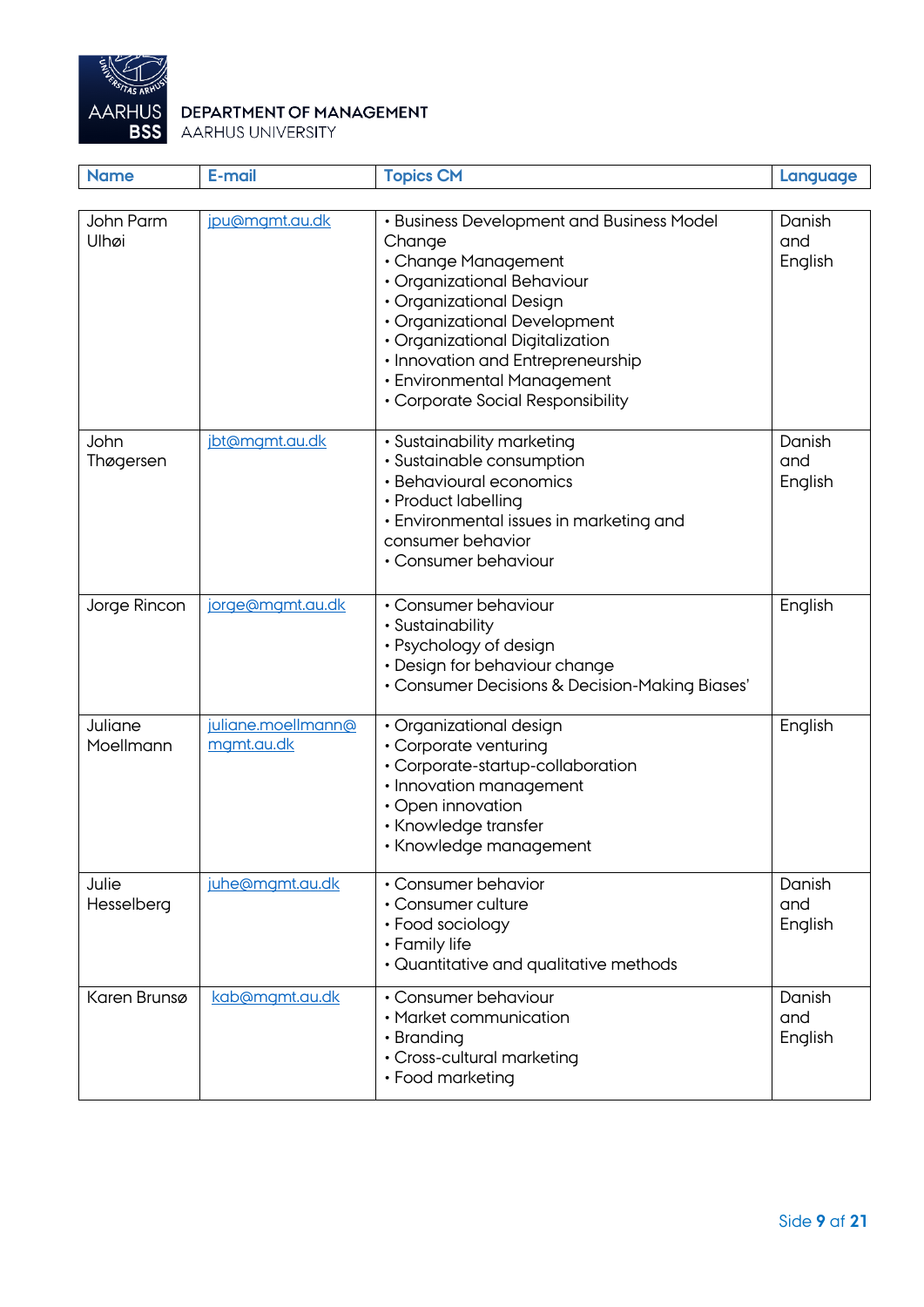

| <b>Name</b>                   | E-mail                              | <b>Topics CM</b>                                                                                                                                                                                                                                                                                                                       | Language                 |
|-------------------------------|-------------------------------------|----------------------------------------------------------------------------------------------------------------------------------------------------------------------------------------------------------------------------------------------------------------------------------------------------------------------------------------|--------------------------|
| Keld                          | keldp@mgmt.au.dk                    | • IT business value                                                                                                                                                                                                                                                                                                                    | Danish                   |
| Pedersen                      |                                     | • Benefits realization<br>• Open innovation<br>$\cdot$ Open data<br>· IT project management<br>• Information systems analysis and design<br>· IT development<br>• IT implementation                                                                                                                                                    | and<br>English           |
| Klaus Brønd<br>Laursen        | Klausb.laursen@mg<br>mt.au.dk       | • Ecological economics<br>• Business network<br>• Business-to-Business<br>· Critical management studies<br>• Qualitative methods<br>· Inter-organisational relationships<br>• Organic food production<br>• Business ethics                                                                                                             | Danish<br>and<br>English |
| <b>Klaus Grunert</b>          | klg@mgmt.au.dk                      | • Competitor analysis<br>• Consumer behaviour<br>• Innovation<br>• Food and agribusiness marketing<br>• Market research methods<br>• Marketing strategy<br>• Product development                                                                                                                                                       | Danish<br>and<br>English |
| <b>Knud Erik</b><br>Jørgensen | kej@mgmt.au.dk                      | • Knowledge implementing<br>• Knowledge organisation<br>• Knowledge sharing<br>• Organisational analysis<br>· Organisational change<br>• Organisational development<br>• Team theory and development<br>• Deep involvement<br>• Empowerment<br>• Human ressource management<br>• Project porte folio Management<br>• Change management | Danish<br>and<br>English |
| Lars<br>Frederiksen           | I.frederiksen@mgmt.<br><u>au.dk</u> | • Innovation Management<br>• Entrepreneurship<br>• Digital transformation<br>· Start-ups and business development<br>· Strategic technology management<br>• Online communities and social networks<br>• Boards in new ventures                                                                                                         | Danish<br>and<br>English |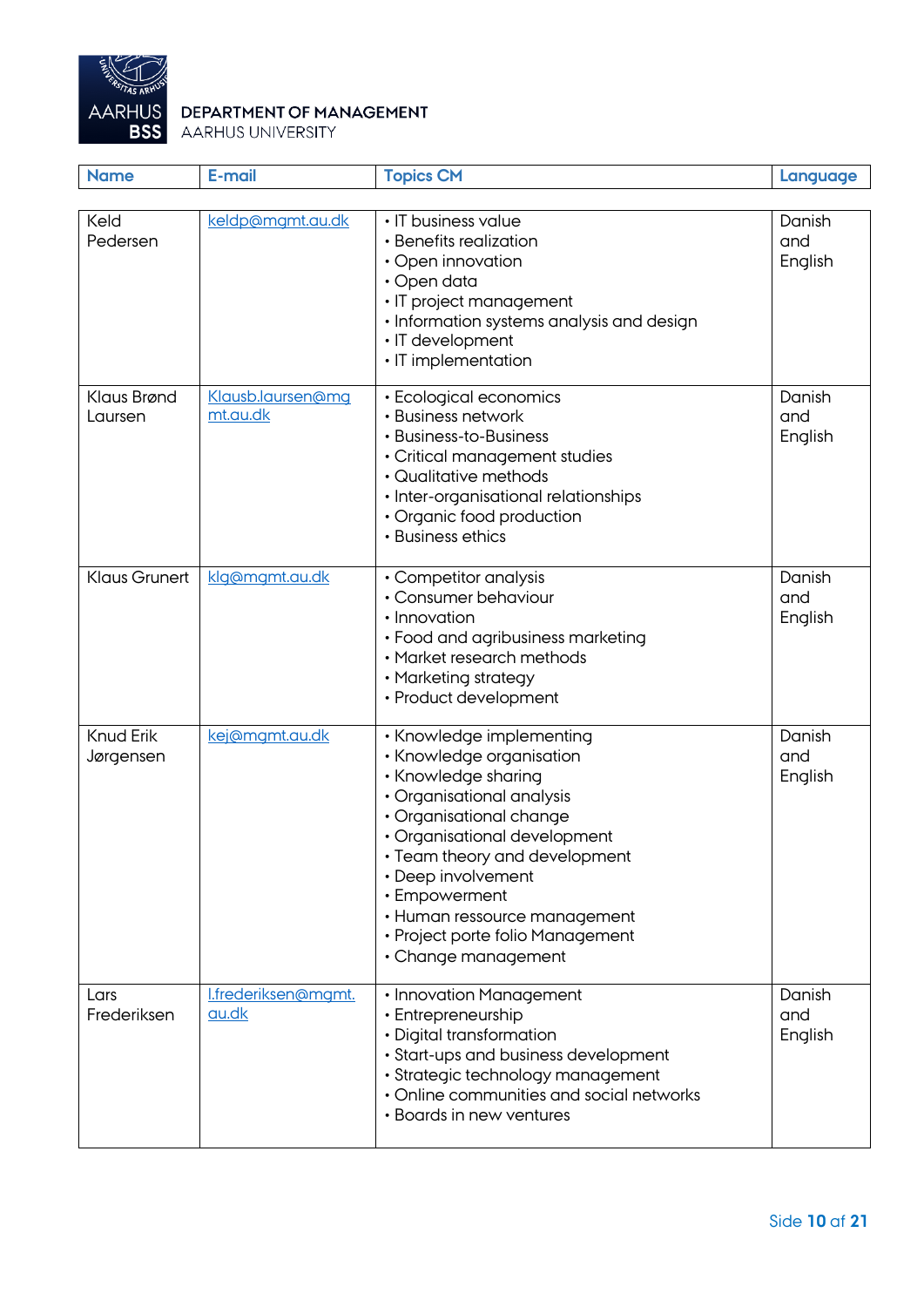

| <b>Name</b>               | E-mail                                                  | <b>Topics CM</b>                                                                                                                                                                                                                                                               | Language                                              |
|---------------------------|---------------------------------------------------------|--------------------------------------------------------------------------------------------------------------------------------------------------------------------------------------------------------------------------------------------------------------------------------|-------------------------------------------------------|
|                           |                                                         |                                                                                                                                                                                                                                                                                |                                                       |
| Lars Kristian<br>Hansen   | Ikh@mgmt.au.dk                                          | $\cdot$ IT strategy<br>• Project, program, portfolio management<br>• Agile projects and portfolios<br>• Value and benefits in projects<br>• New forms of management                                                                                                            | Danish<br>and<br>English                              |
| Lars Esbjerg              | lae@mgmt.au.dk                                          | • B-t-B relationships and networks<br>• Marketing channels<br>• Market practices<br>• Retailer branding and retailer brand<br>management<br>• Retailer buying<br>· Inter-organisational relationships                                                                          | Danish<br>and<br>English                              |
| Lars Haahr                | larshaahr@mamt.au.<br>$\overline{\mathsf{g}\mathsf{K}}$ | · Robotics, AI and ML strategy and management<br>· Digital platform and IT-architecture strategy and<br>management<br>· Digital human resource strategy and<br>management<br>· Social media strategy and management<br>- Design science and design thinking research<br>method | Danish<br>and<br>English                              |
| Leo<br>Feddersen<br>Smith | Ifs@mgmt.au.dk                                          | • HR generelt (undtagen personalejura)<br>· Talent management<br>• Employer branding<br>• Onboarding (Organisational socialisation)                                                                                                                                            | Danish<br>and<br>English                              |
| Liisa<br>Lähteenmäki      | liisal@mgmt.au.dk                                       | • Consumer behaviour<br>• Consumer insight and co-creation in innovation<br>· Responsible marketing (health, sustainability,<br>social aspects)<br>• Food marketing and labelling<br>• Sensory marketing                                                                       | Projects in<br>Eng/DA<br>(supervi-<br>sion in<br>Eng) |
| Ling<br><b>Jacobsen</b>   | lingj@mgmt.au.dk                                        | • Marketing<br>· Forbrugeradfærd/consumer behaviour<br>· Innovation<br>• Co-creation<br>· Diversity communication in marketing<br>• Social media marketing                                                                                                                     | Danish<br>and<br>English                              |
| Lise Tordrup              | lith@mgmt.au.dk                                         | • Agile methods<br>· Software development<br>• IT project management<br>• Change management<br>• Knowledge management                                                                                                                                                          | Danish<br>and<br>English                              |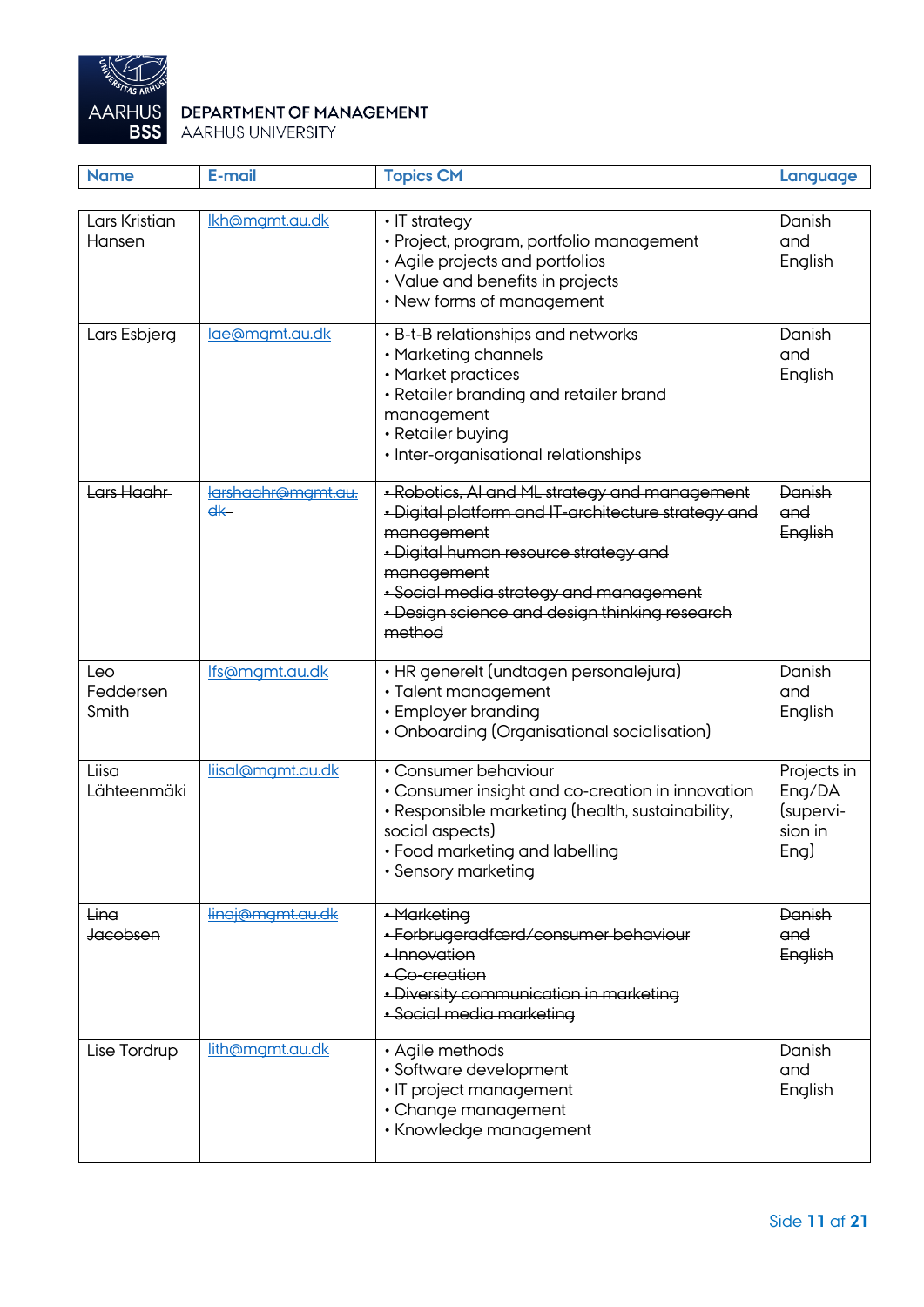

| <b>Name</b>                   | E-mail                   | <b>Topics CM</b>                                                                                                                                                                                                                                         | Language                 |
|-------------------------------|--------------------------|----------------------------------------------------------------------------------------------------------------------------------------------------------------------------------------------------------------------------------------------------------|--------------------------|
| Maartje<br><b>Mulders</b>     | mamu@mgmt.au.dk          | • Consumer behaviour and decision making<br>• Sustainability in food and packaging<br>• Food marketing and labelling<br>• Food-related involvement                                                                                                       | English                  |
| Mai Skjøtt<br>Linneberg       | msl@mgmt.au.dk           | • CSR and Sustainability in business<br>• International business<br>• The multinational enterprise<br>• Knowledge Management<br>• Organizational Behavior<br>• Standards and Certification<br>• Paradox in Organizations<br>• Institutional theory       | Danish<br>and<br>English |
| Marco Hubert                  | mah@mgmt.au.dk           | • E and M-commerce<br>• Digital Marketing<br>· Smart technology/Internet-of-Things<br>• Digital Touchpoints/Social Media<br>• Technostress<br>• Decision-Making<br>• Neuromarketing<br>• Consumer Neuroscience<br>• Marketing Research<br>• Innovation   | English                  |
| Margit<br>Malmmose            | mmalmmose@mgmt.<br>au.dk | • Management Accounting<br>• Public sector<br>• Budgetting<br>$\cdot$ Costing<br>• Performance measures                                                                                                                                                  | Danish<br>and<br>English |
| <b>Maria Dahl</b><br>Andersen | mda@mgmt.au.dk           | • Corporate Social Responsibility<br>· Human Resource Management<br>• Employee diversity and inclusion<br>• Organisational practices and processes<br>· Paradoxes/organisational tensions<br>• Corporate communication<br>• Qualitative research methods | Danish<br>and<br>English |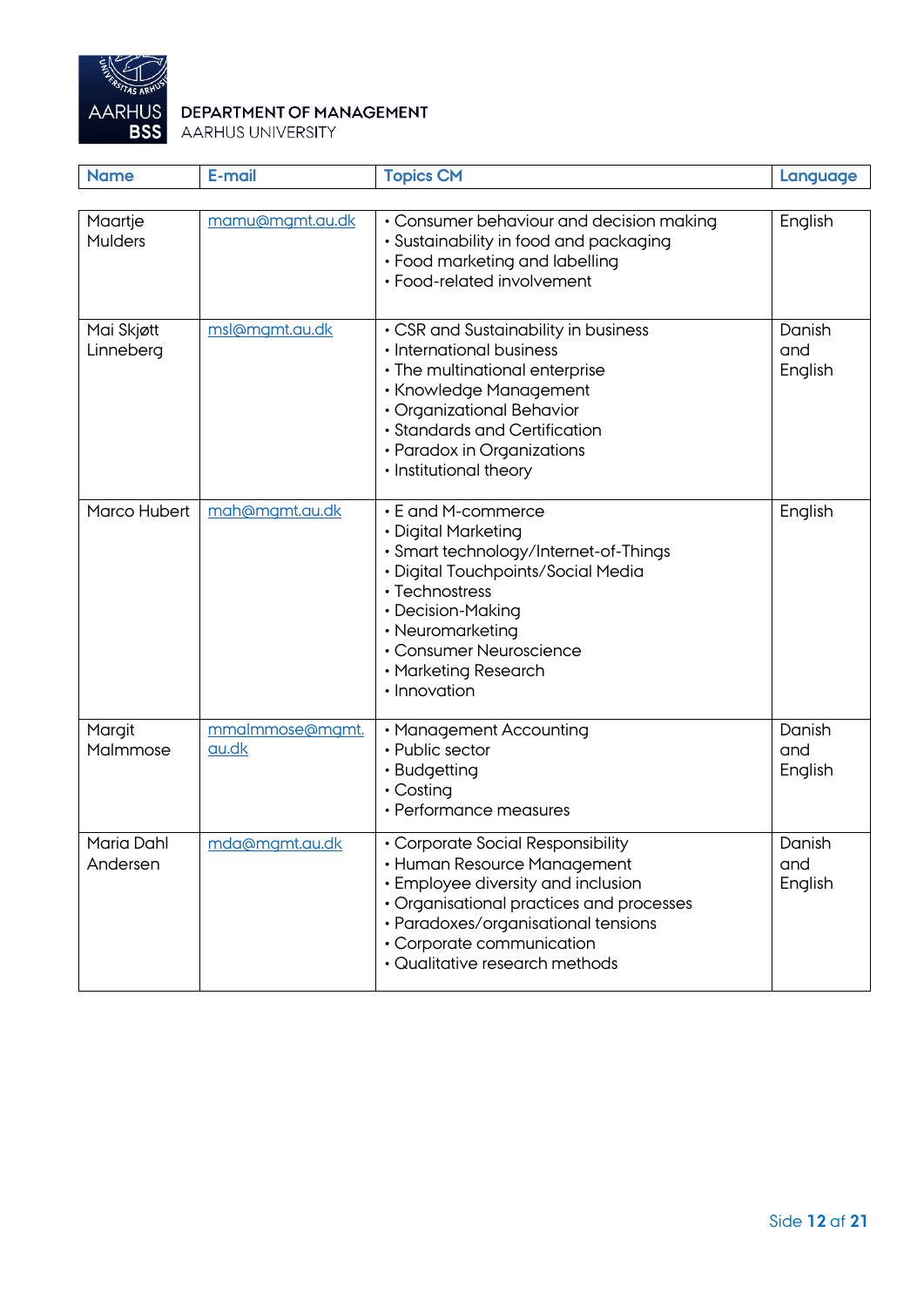

| <b>Name</b>                      | E-mail                          | <b>Topics CM</b>                                                                                                                                                                                                                                                                                                                 | Language                 |
|----------------------------------|---------------------------------|----------------------------------------------------------------------------------------------------------------------------------------------------------------------------------------------------------------------------------------------------------------------------------------------------------------------------------|--------------------------|
| Marija<br><b>Banovic</b>         | maba@mgmt.au.dk                 | • Consumer Behaviour<br>• Food Marketing<br>• Decision-making and emotions<br>• Product perception and attitude<br>• New product development<br>• Food Choices and Food-Related Behaviour<br>· Sustainable consumption, meat alternatives and<br>plant-based food trend<br>• Economic Psychology<br>• Marketing Research Methods | English                  |
| Markus<br><b>Brunner</b>         | mab@mgmt.au.dk                  | • Management and Cost Accounting<br>• Management Control Systems<br>• Performance evaluation<br>• Incentive systems<br>• Budgeting<br>• Transfer Pricing                                                                                                                                                                         | English                  |
| Martin Norlyk<br>Jørgensen       | mnj@mgmt.au.dk                  | • Buyer-supplier relationships<br>• Global sourcing<br>· Supplier development<br>• Boundary spanning                                                                                                                                                                                                                             | Danish<br>and<br>English |
| Masoumeh<br>Hosseinpour          | mh@mgmt.au.dk                   | • Consumer health related behaviour<br>• Consumer's engagement with technology<br>• Multi-channel marketing and retailing<br>• Atmospheric cues                                                                                                                                                                                  | English                  |
| Merle<br>Frederike<br>Rautenberg | merle.rautenberg@<br>mgmt.au.dk | • Business Communication/Corporate<br>Communication<br>• CSR/sustainability management<br>• CSR communication<br>· Stakeholder management/communication<br>· Industry experience in:<br>communication/marketing, sustainability/CSR<br>• Paradox theory                                                                          | English                  |
| Mette<br>Jakobsen                | mjakobsen@mgmt.au<br>dk         | • Quantitative survey based analysis<br>• Organisational behaviour<br>· Job attitudes (e.g., job satisfaction and<br>commitment)<br>• Public management and public sector<br>organisations<br>• Customer satisfaction                                                                                                            | Danish<br>and<br>English |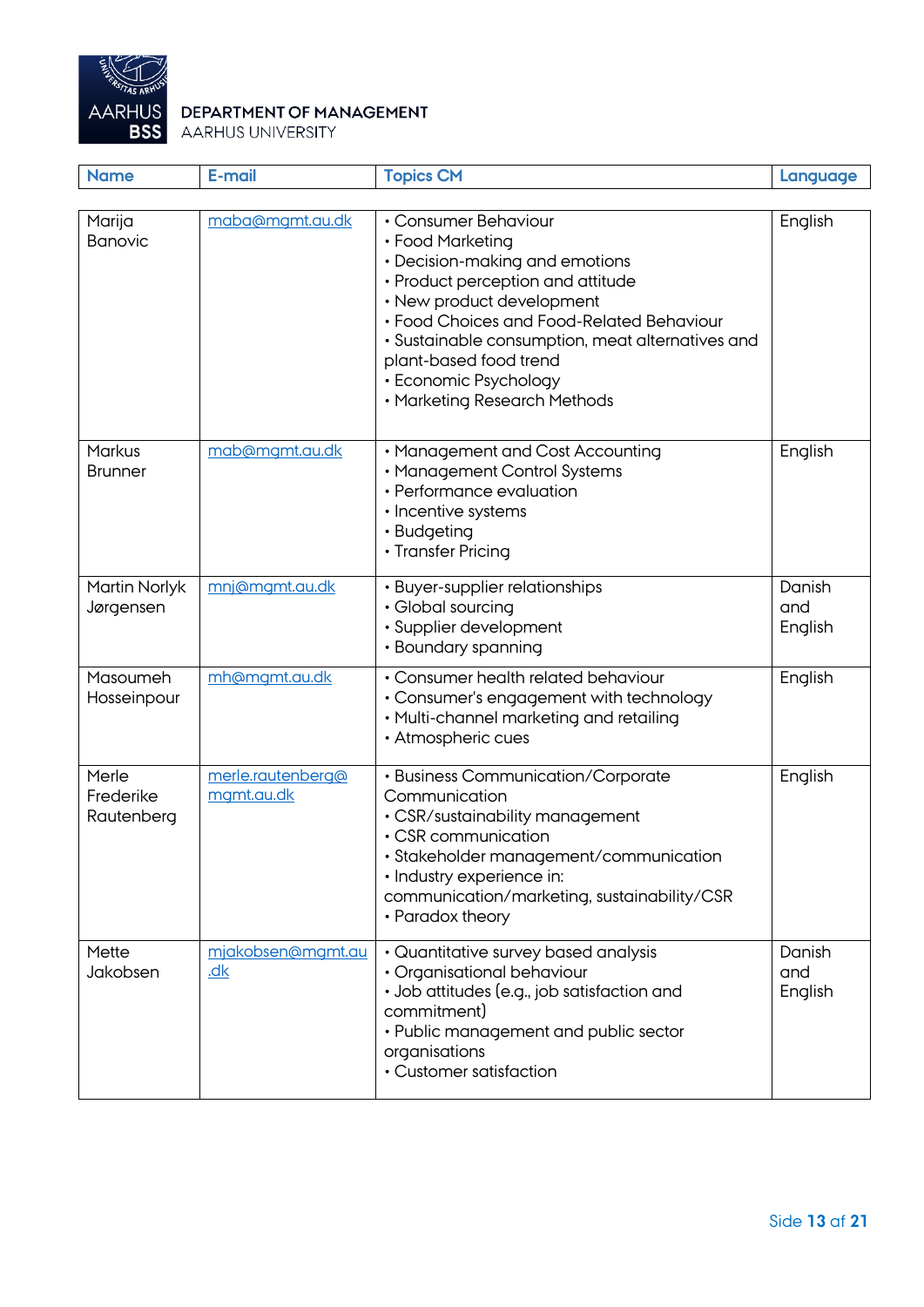

| <b>Name</b>               | E-mail                        | <b>Topics CM</b>                                                                                                                                                                         | Language                                              |
|---------------------------|-------------------------------|------------------------------------------------------------------------------------------------------------------------------------------------------------------------------------------|-------------------------------------------------------|
|                           |                               |                                                                                                                                                                                          |                                                       |
| Michela<br><b>Beretta</b> | micbe@mgmt.au.dk              | • New product development<br>• Innovation management<br>• Digital transformation<br>• Agile<br>• Crowdsourcing<br>· Idea management                                                      | Projects in<br>Eng/DA<br>(supervi-<br>sion in<br>Eng) |
| Mikael<br>Søndergaard     | msoendergaard@mg<br>mt.au.dk  | • International Management<br>• International Business<br>· Cross cultural management<br>• International HR<br>· Globalization<br>• Boundary Spanning                                    | Danish<br>and<br>English                              |
| Mona Toft<br>Madsen       | mtm@mgmt.au.dk                | • Organizational Change<br>• Management roles and identities<br>· Leadership<br>• Managerial Discourses<br>• Process Consultation                                                        | Danish<br>and<br>English                              |
| Morena<br>Rivato          | mor@mgmt.au.dk                | • Crowdfunding/Crowdsourcing<br>• Predictive analytics<br>· Text mining/Natural Language Processing<br>• Panel Data methods<br>• Web scraping<br>• Machine Learning methods              | English                                               |
| Morten<br>Jakobsen        | mja@mgmt.au.dk                | • Cost management<br>· Management accoun??ng<br>• Performance measurement<br>• Management control systems                                                                                | Danish<br>and<br>English                              |
| Nicole<br>Siebold         | Nicole.siebold@mamt<br>.au.dk | • Social entrepreneurship<br>· Sustainable entrepreneurship<br>· Social venture growth<br>· Social impact<br>• Business models, social business models, and<br>business model innovation | English                                               |
| Niels Hansen              | nh@mgmt.au.dk                 | • Negotiation                                                                                                                                                                            | Danish<br>and<br>English                              |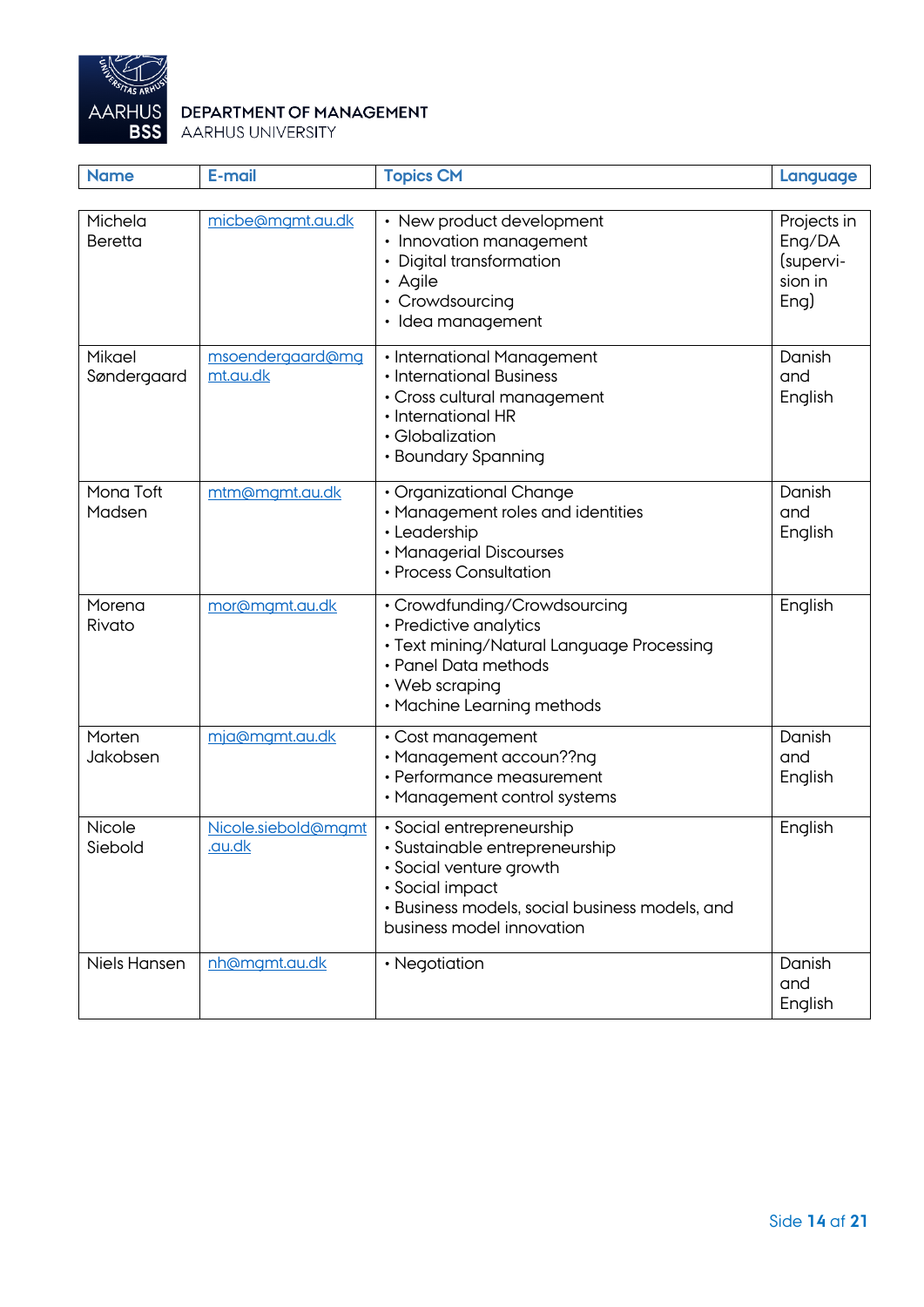

| <b>Name</b>            | E-mail           | <b>Topics CM</b>                                                                                                                                                                                                                                                                                                                                                                                                                                                           | Language                 |
|------------------------|------------------|----------------------------------------------------------------------------------------------------------------------------------------------------------------------------------------------------------------------------------------------------------------------------------------------------------------------------------------------------------------------------------------------------------------------------------------------------------------------------|--------------------------|
|                        |                  |                                                                                                                                                                                                                                                                                                                                                                                                                                                                            |                          |
| Nikolaj Kure           | nku@mgmt.au.dk   | · Organizational change<br>• Change communication<br>• Qualitative methods<br>• Philosophy of science<br>• New economic theories<br>• Ecological economics<br>• Management accounting                                                                                                                                                                                                                                                                                      | Danish<br>and<br>English |
| Oana<br>Vuculescu      | oanav@mgmt.au.dk | • Strategy<br>• Innovation management<br>• Organization behaviour<br>• Open innovation<br>• Crowdsourcing/Ideation platforms/Innovation<br>contests<br>· Citizen science<br>• Breakthrough technologies<br>· Block chain technologies/and applications<br>• Digital transformation<br>• AI, ML (i.e. business transformation, business<br>models, applications)<br>• Big data<br>· Methods: quantitative, qualitative, simulations<br>(ABM, Monte Carlo, NK)<br>• Chatbots | English                  |
| Panagiotis<br>Mitkidis | pm@mgmt.au.dk    | • Business Psychology<br>• Behavioural Economics and Decision Making<br>• Organisational Behaviour and Culture<br>• Moral Psychology and Business Ethics<br>• Environmental and Health Psychology<br>• Experimental Design (Lab-Field)                                                                                                                                                                                                                                     | English                  |
| Per Svejvig            | psve@mgmt.au.dk  | · Project Management and Project Studies<br>• Rethinking Project Management<br>• Benefit Realization Management<br>• Project Value Creation<br>• Project management of complex IS/IT projects<br>• ERP / Enterprise Systems implementation and<br>use with technical and organizational aspects<br>• Managing IT-enabled change<br>• Outsourcing                                                                                                                           | Danish<br>and<br>English |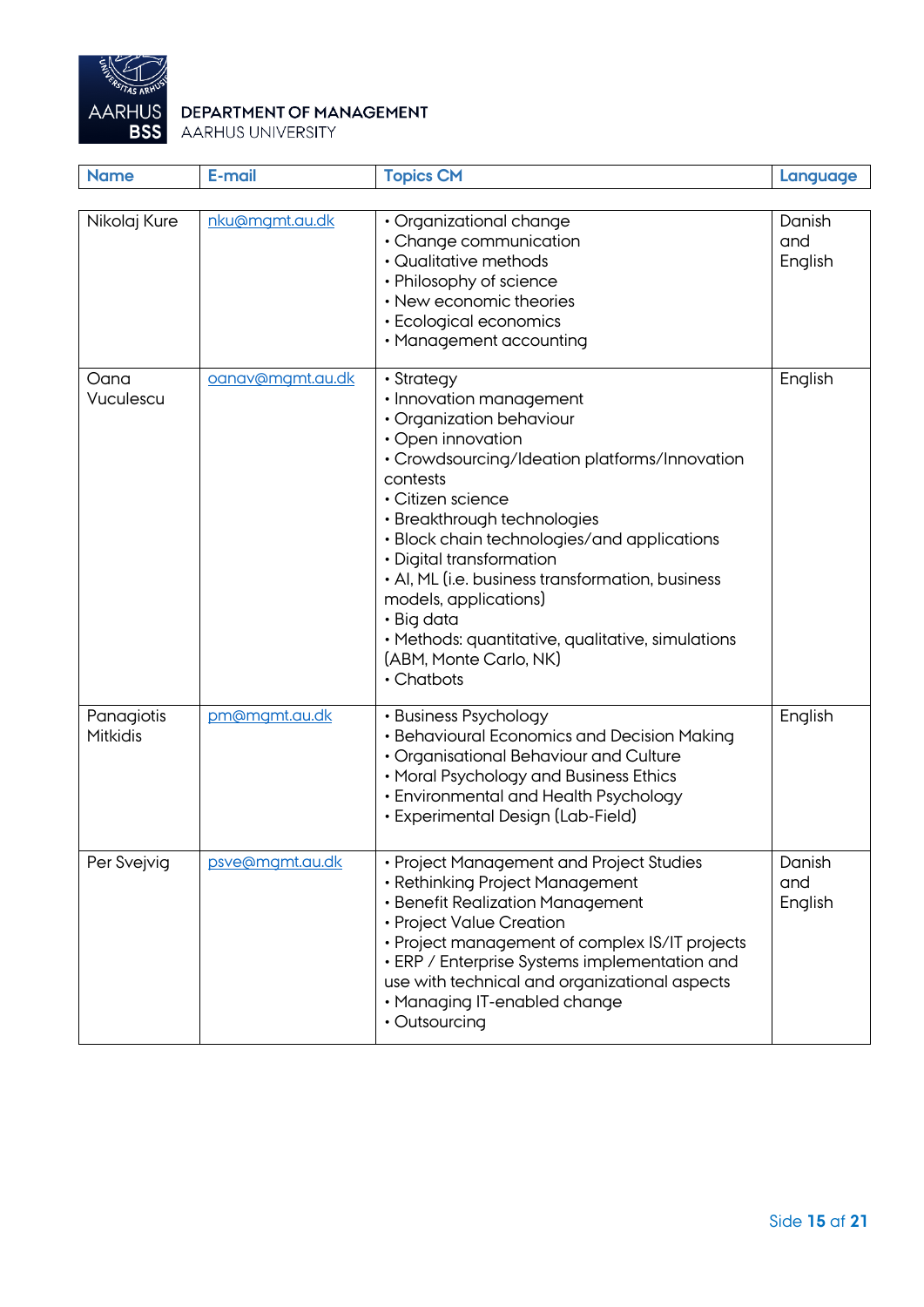

| <b>Name</b>                        | E-mail                        | <b>Topics CM</b>                                                                                                                                                                                                                                                                                                     | Language                 |
|------------------------------------|-------------------------------|----------------------------------------------------------------------------------------------------------------------------------------------------------------------------------------------------------------------------------------------------------------------------------------------------------------------|--------------------------|
| Per Blenker                        | blenker@mgmt.au.dk            | • Entrepreneurship<br>• Intrapreneurship<br>• Enterprise<br>• Entrepreneurship education<br>• Education and learning<br>• Entrepreneurial learning                                                                                                                                                                   | Danish<br>and<br>English |
| Pernille Smith                     | Pernille.smith@mgmt.<br>au.dk | • Digital transformation<br>· Innovation management<br>• Knowledge management<br>• Knowledge transfer<br>• Open innovation<br>· Interdisciplinary collaboration<br>$\cdot$ Teams<br>· Leadership<br>· Identity<br>• Change management<br>· Organisational behaviour<br>• Qualitative methods<br>• Self-managed Teams | Danish<br>and<br>English |
| Polymeros<br>Chrysochou            | polyc@mgmt.au.dk              | • Brand management<br>• Marketing communications<br>• Packaging design<br>• Food and health marketing<br>• Al and technology acceptance<br>• Experimental and preference methods                                                                                                                                     | English                  |
| Povl Erik<br>Rostgaard<br>Andersen | ros@mgmt.au.dk                | · Implementering af IT-løsninger<br>· Systemudvikling<br>· Information resource management<br>· Procesbeskrivelser og -optimering IT-strategi<br>• E-commerce<br>• Evaluering og effektvurdering af IT-løsninger<br>• Projektstyring og -ledelse                                                                     | Danish<br>and<br>English |
| <b>Rahul Anand</b>                 | ranand@mgmt.au.dk             | • Corporate Strategy<br>• Divestments<br>• Corporate Governance in Emerging Economies<br>• Gender diversity on Boards<br>• Family Business Strategy<br>• International Business<br>• Corporate Social Responsibility                                                                                                 | English                  |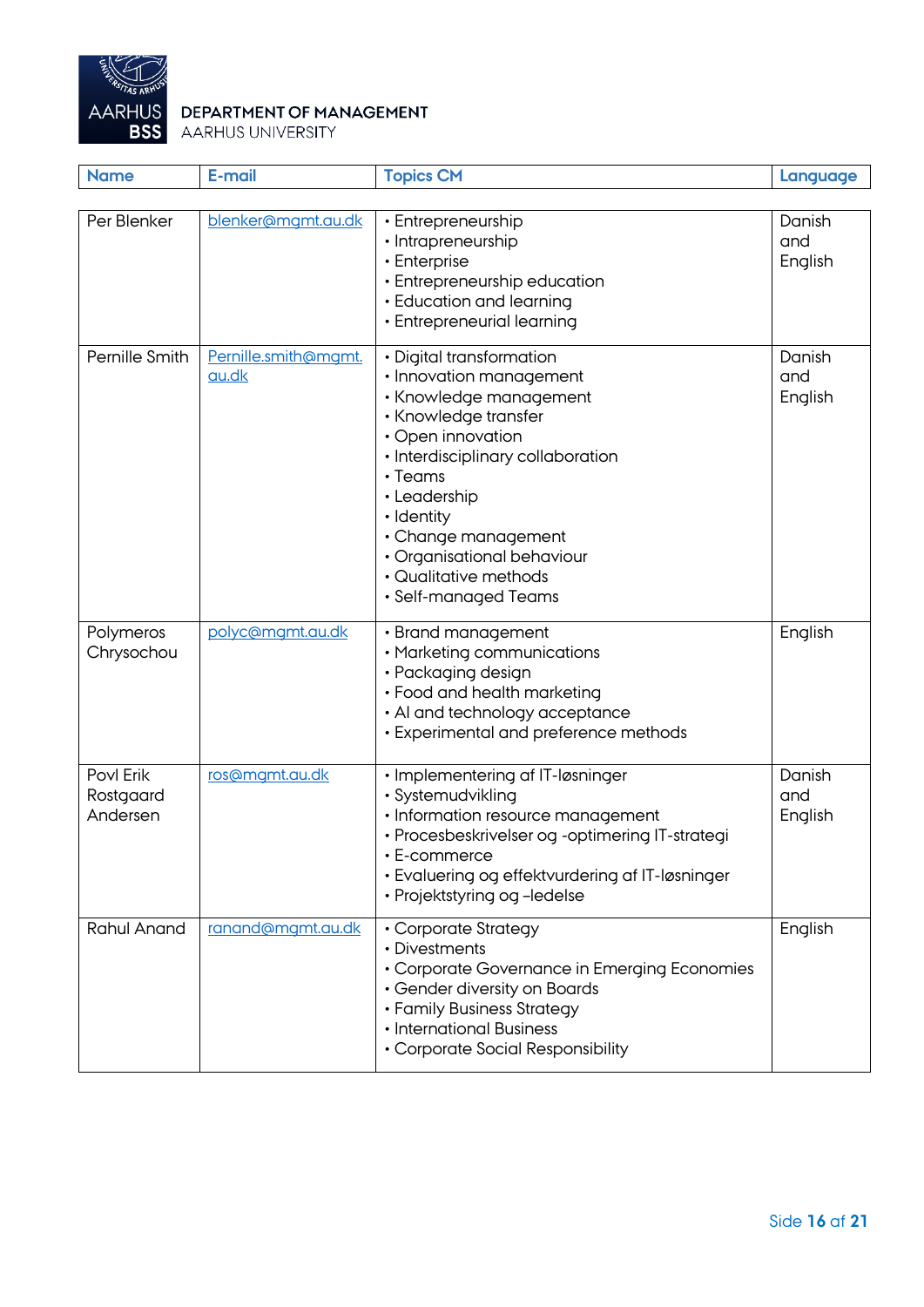

| <b>Name</b>           | E-mail             | <b>Topics CM</b>                                                                                                                                                                                                                                                                                                                                                                                                                                  | Language                 |
|-----------------------|--------------------|---------------------------------------------------------------------------------------------------------------------------------------------------------------------------------------------------------------------------------------------------------------------------------------------------------------------------------------------------------------------------------------------------------------------------------------------------|--------------------------|
|                       |                    |                                                                                                                                                                                                                                                                                                                                                                                                                                                   |                          |
| Raian Burgos<br>Razal | rr@mgmt.au.dk      | • Brand sociopolitical purpose and<br>$\cdot$ activism<br>• Consumer culture and brands<br>• Gender, sexualities and marketing<br>• Diversity, equity and inclusion in marketing<br>• Qualitative methods                                                                                                                                                                                                                                         | English                  |
| Robert<br>Ormrod      | rormrod@mgmt.au.dk | • Political marketing<br>· Stakeholder management<br>• Business-to-Consumer marketing<br>• Business-to-Business marketing<br>• Social marketing<br>• Crisis management<br>• Branding<br>• Marketing in the postmodern world<br>• Online marketing<br>• Social media marketing                                                                                                                                                                     | Danish<br>and<br>English |
| Robson<br>Rocha       | rocha@mgmt.au.dk   | General Topis: Strategizing in Multinational<br>Corporations and Internationalization Strategies<br>• Entry modes strategies<br>• International Management<br>· Sustainability (renewable energy, circular<br>economy and the management of natural<br>resources)<br>· International Transfer of knowledge in<br><b>Multinational Corporations</b><br>• Multinationals in Emerging markets                                                        | Danish<br>and<br>English |
| Sahar Sattari         | Sahar@mgmt.au.dk   | • Project management<br>· Mega/major project management (including<br>project/program governance; public<br>infrastructure projects; governance-as-practice;<br>multilevel project governing)<br>• Project-as-practice<br>· Governance-as-practice<br>• Power and planning<br>· Qualitative research methods/approach<br>(including ethnography, observation, phronetic<br>approach, interviews (expert, focus group)<br>discourse analysis etc.) | Danish<br>and<br>English |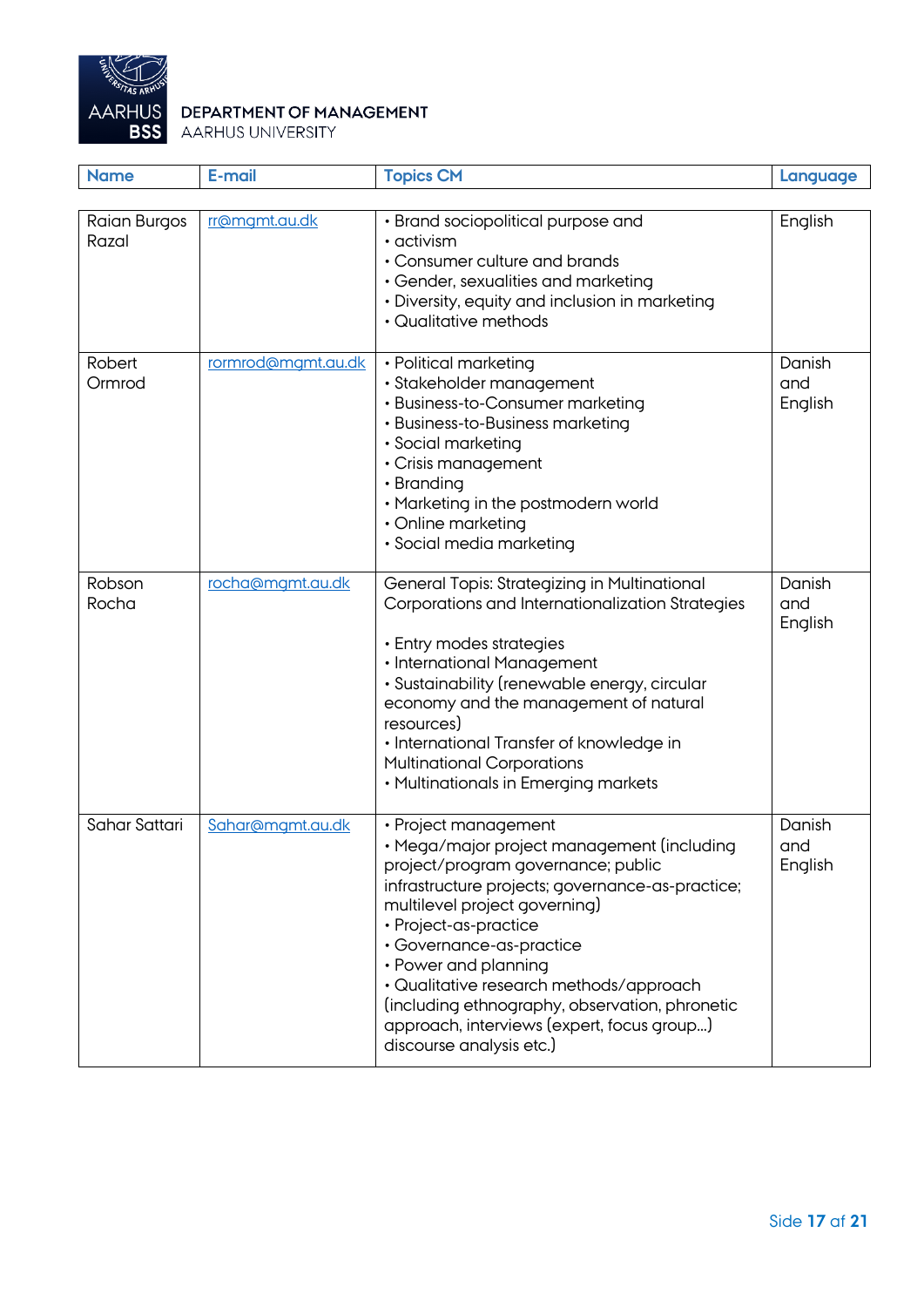

| <b>Name</b>                     | E-mail                       | <b>Topics CM</b>                                                                                                                                                                                                                | Language                 |
|---------------------------------|------------------------------|---------------------------------------------------------------------------------------------------------------------------------------------------------------------------------------------------------------------------------|--------------------------|
|                                 |                              |                                                                                                                                                                                                                                 |                          |
| Sarah Maria<br>Lysdal Krøtel    | smlk@mgmt.au.dk              | • Organisation theory<br>• Organisational change<br>· Organisational behaviour<br>• Quantitative methods<br>• Management<br>• Public management<br>• Human resource management                                                  | Danish<br>and<br>English |
| Sascha<br>Steinmann             | sst@mgmt.au.dk               | · Retail Management<br>• Multi Channel Marketing and Retailing<br>• E-, M-Commerce, and Mobile Services<br>• Digitalisation<br>• Consumer Behaviour/Consumer Psychology<br>• Branding<br>· Social Media<br>• Marketing Research | English                  |
| Sebastian<br>Florander<br>Smidt | ss@mgmt.au.dk                | • Organizational Behavior<br>• Leadership<br>• Followership                                                                                                                                                                     | Danish<br>and<br>English |
| Shahab<br>Kazemi                | shahab.kazemi@mg<br>mt.au.dk | • Data Science<br>• Text Mining<br>• Machine Learning                                                                                                                                                                           | English                  |
| Signe<br>Hedeboe<br>Frederiksen | signehf@mgmt.au.dk           | • Entrepreneurship<br>• Start-ups and new venture creation<br>• Entrepreneurial learning and education<br>· Identity<br>• Culture<br>· Organizational behavior<br>• Qualitative methods                                         | Danish<br>and<br>English |
| Sonja<br>Perkovic               | sp@mgmt.au.dk                | • Behavioral Economics<br>• Nudging<br>• Neuroeconomics<br>• Consumer Behavior<br>• Moral Psychology<br>• Quantitative Research Methods                                                                                         | Danish<br>and<br>English |
| Sophie<br>Esmann<br>Andersen    | sea@mgmt.au.dk               | • Brand Management<br>• Consumption studies<br>• CSR & sustainability<br>• Employer brand management<br>· Strategic communication<br>• Qualitative methods                                                                      | Danish<br>and<br>English |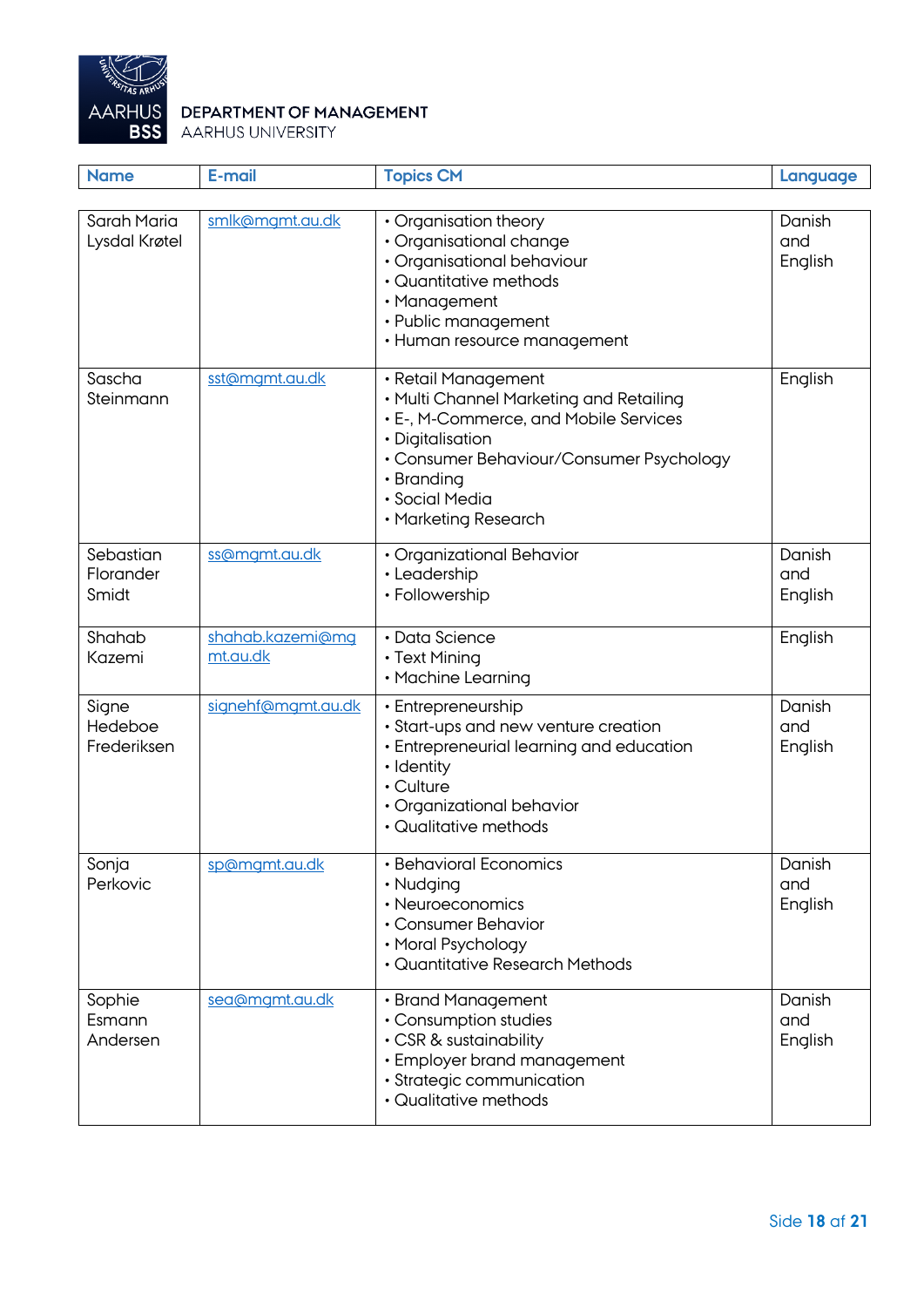

| <b>Name</b>               | E-mail                        | <b>Topics CM</b>                                                                                                                                                                                                                           | Language                 |
|---------------------------|-------------------------------|--------------------------------------------------------------------------------------------------------------------------------------------------------------------------------------------------------------------------------------------|--------------------------|
|                           |                               |                                                                                                                                                                                                                                            |                          |
| Søren Erik<br>Nielsen     | sen@mgmt.au.dk                | • IT-project management<br>• General project management<br>• Change management<br>· IT-implementation<br>· Systems development (SCRUM and agile<br>processes versus models based on water-fall<br>thinking)<br>· Requirement specification | Danish<br>and<br>English |
| Stefan<br>Schaper         | stefan.schaper@mq<br>mt.au.dk | • Management and Cost Accounting<br>• Non-financial Disclosure and KPIs<br>• Knowledge Management and Intellectual<br><b>Capital Statements</b><br>• Business Model and Risk Management Reporting<br>• CSR and Modern Slavery Statements   | English                  |
| Sune<br>Dueholm<br>Müller | sdm@mgmt.au.dk                | • Digital transformation<br>• Digital innovation<br>· Artificial Intelligence<br>• Information Systems<br>• Process innovation<br>· Business model innovation<br>• Health IT                                                               | Danish<br>and<br>English |
| Susan<br>Hilbolling       | susan@mgmt.au.dk              | · Innovation management/strategy<br>· Open/collaborative innovation<br>· Digital innovation/transformation<br>• Platform ecosystems<br>• Design thinking<br>• Qualitative methods                                                          | English                  |
| Susanne<br>Pedersen       | suspe@mgmt.au.dk              | • Consumer behaviour<br>• Consumer psychology<br>• Marketing communication<br>· Children, adolescents, families<br>• Sustainability<br>• Health<br>• Qualitative and quantitative methods                                                  | Danish<br>and<br>English |
| <b>Ting Huang</b>         | hting@mgmt.au.dk              | • Organizational studies<br>• Diversity and leadership<br>• Government-firm relations<br>• Environmental issues/ Sustainability<br>• Public management<br>• Quantitative and Qualitative                                                   | English                  |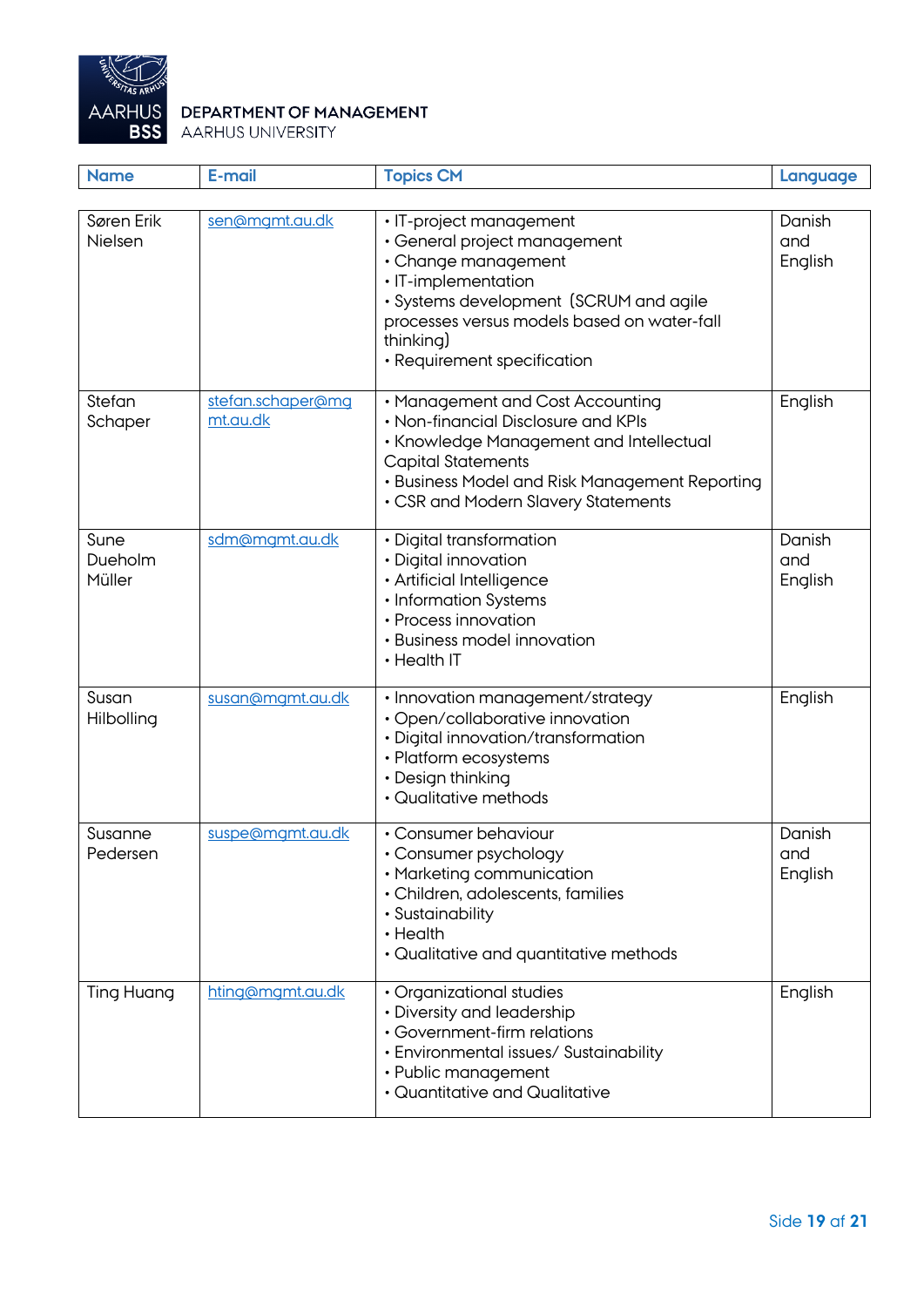

| <b>Name</b>          | E-mail                       | <b>Topics CM</b>                                                                                                                                                                                                                                                                                                                                 | Language                 |
|----------------------|------------------------------|--------------------------------------------------------------------------------------------------------------------------------------------------------------------------------------------------------------------------------------------------------------------------------------------------------------------------------------------------|--------------------------|
| Tino Bech-<br>Larsen | tib@mgmt.au.dk               | • Market orientation<br>• Marketing and sustainability<br>• Branding and identity<br>• Consumer behaviour<br>• The service logic of marketing<br>• Health and fitness marketing<br>• Commercial marketing BtBtC<br>• Cross-cultural marketing<br>· Integrated market communication                                                               | Danish<br>and<br>English |
| Toke<br>Bjerregaard  | toke@mgmt.au.dk              | • International business and management<br>(internationalization, MNCs etc)<br>· Strategy, organization and leadership<br>$\cdot$ HRM, IHRM<br>• Organizational behaviour (e.g., motivation)<br>· Culture, institutions (e.g. institutional voids)<br>· Strategy-as-practice<br>• Global careers and work (e.g., expatriation,<br>virtual teams) | Danish<br>and<br>English |
| <b>Tram Pham</b>     | dttp@mgmt.au.dk              | • Online product reviews<br>• The design of online review system<br>• Online consumer behavior<br>• Digital marketing                                                                                                                                                                                                                            | English                  |
| Tünde<br>Cserpes     | tunde.cserpes@mgmt<br>.au.dk | • Startups, founders, and entrepreneurial<br>employees<br>• Geography and spatial strategy<br>• Industry studies<br>• Careers and human capital in and out of<br>organizations<br>• Performance (employee, team, firm)                                                                                                                           | English                  |
| Violeta<br>Stancu    | viost@mgmt.au.dk             | • Food labelling<br>• Consumer food waste<br>• Market segmentation                                                                                                                                                                                                                                                                               | English                  |
| Winni<br>Johansen    | wj@mgmt.au.dk                | • Crisis management and crisis communication<br>· Social media and crisis communication<br>• Change management and change<br>communication<br>• Corporate Branding and reputation<br>management<br>• Communication/management consulting<br>• Employee communication and internal social<br>media                                                | Danish<br>and<br>English |